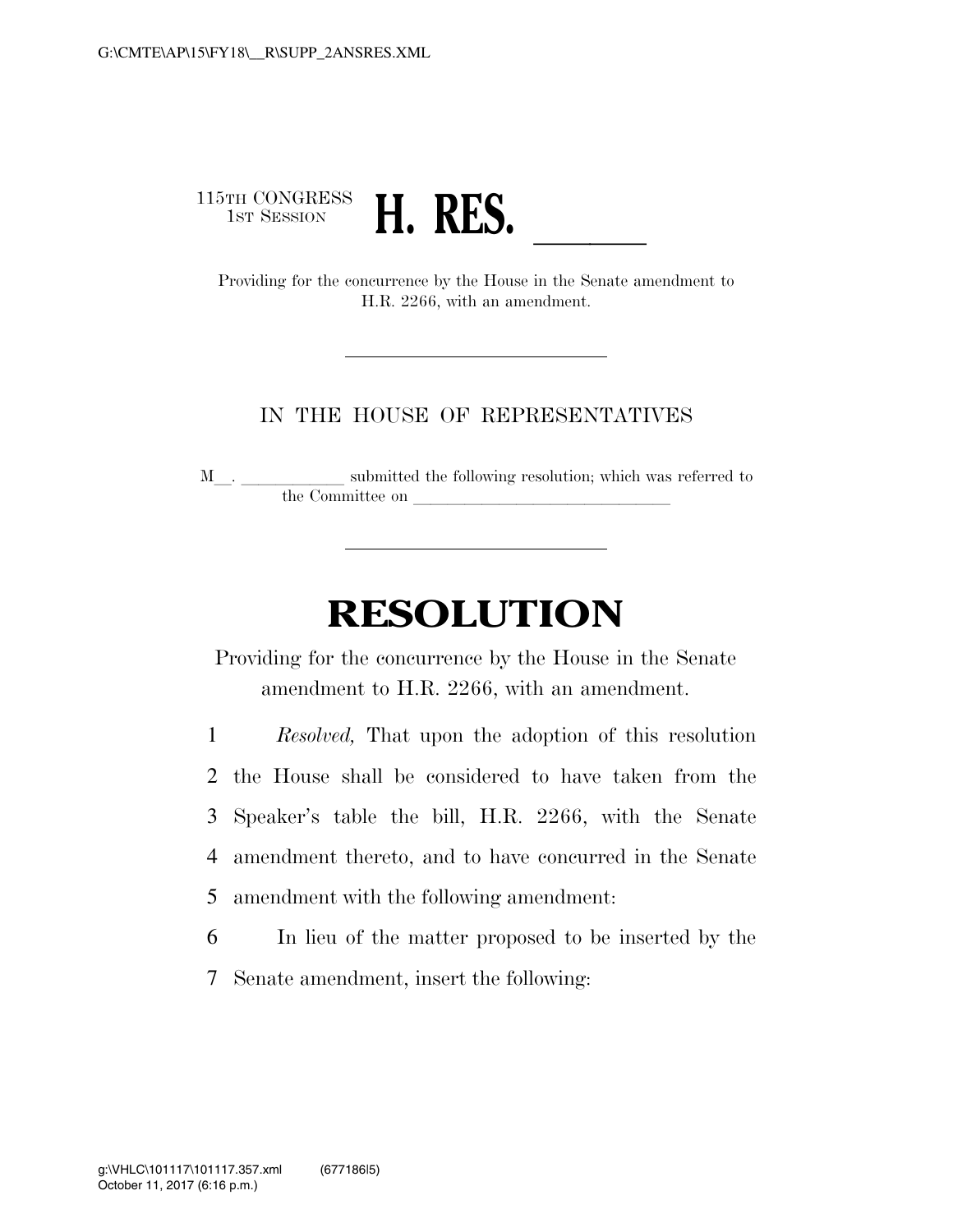#### **SEC. 1. SHORT TITLE.**

 This Act may be cited as the ''Additional Supple- mental Appropriations for Disaster Relief Requirements Act, 2017''.

## **DIVISION A—ADDITIONAL SUPPLE- MENTAL APPROPRIATIONS FOR DIS- ASTER RELIEF REQUIREMENTS ACT OF 2017**

 The following sums are hereby appropriated, out of any money in the Treasury not otherwise appropriated, and out of applicable corporate or other revenues, receipts, and funds, for the several departments, agencies, corpora- tions, and other organizational units of Government for fiscal year 2018, and for other purposes, namely:

- TITLE I
	- DEPARTMENT OF HOMELAND SECURITY
	- FEDERAL EMERGENCY MANAGEMENT AGENCY
	- 18 DISASTER RELIEF FUND

(INCLUDING TRANSFERS OF FUNDS)

 For an additional amount for ''Disaster Relief Fund'' for major disasters declared pursuant to the Robert T. Stafford Disaster Relief and Emergency Assistance Act (42 U.S.C. 5121 et seq.), \$18,670,000,000, to remain available until expended, of which \$10,000,000 shall be transferred to the Department of Homeland Security Of-fice of Inspector General for audits and investigations re-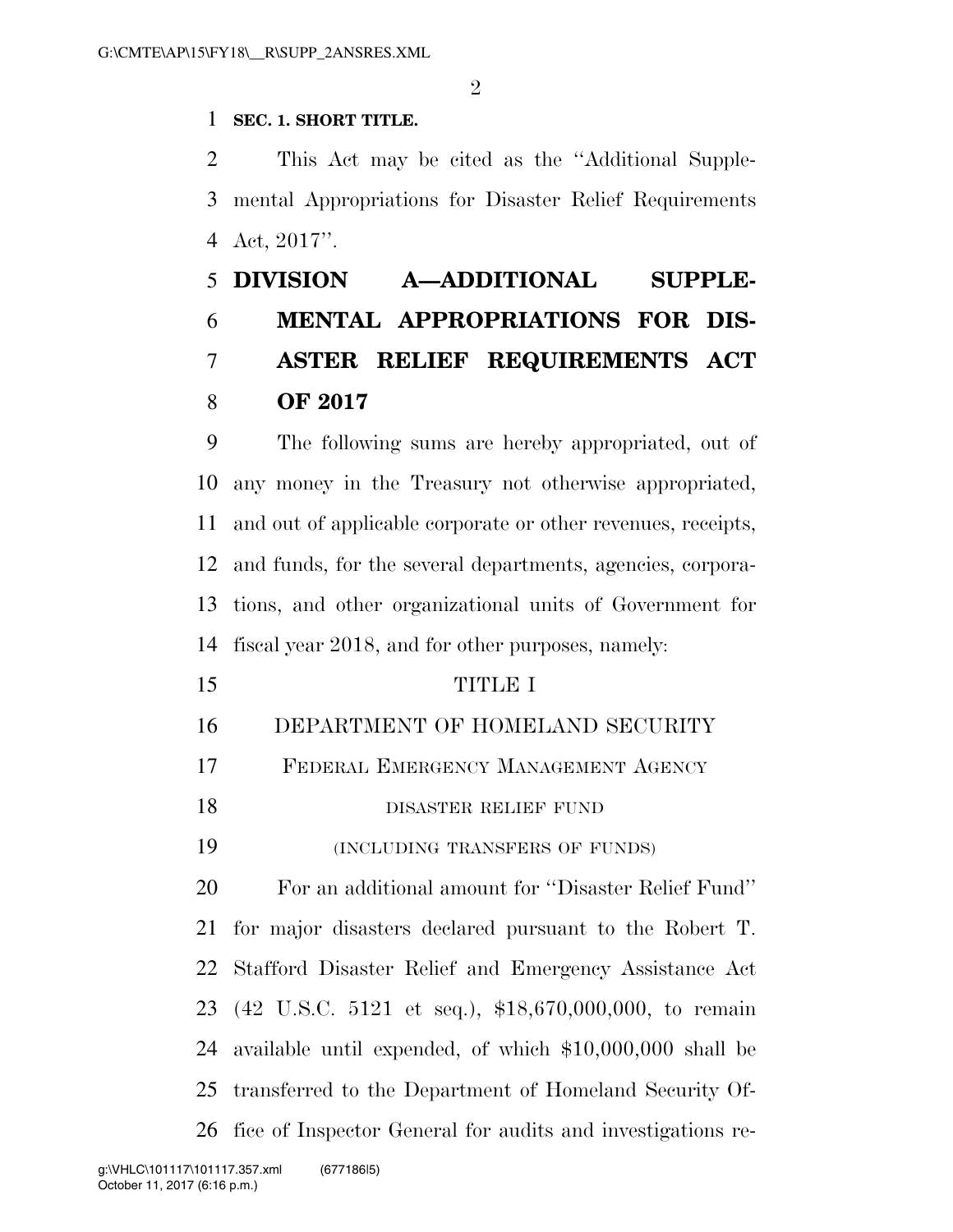lated to disasters: *Provided*, That the Administrator of the Federal Emergency Management Agency shall publish on the Agency's website not later than 5 days after an award of a public assistance grant under section 406 of the Rob- ert T. Stafford Disaster Relief and Emergency Assistance Act (42 U.S.C. 5172) that is in excess of \$1,000,000, the specifics of each such grant award: *Provided further*, That for any mission assignment or mission assignment task order to another Federal department or agency regarding a major disaster in excess of \$1,000,000, not later than 5 days after the issuance of such mission assignment or mission assignment task order, the Administrator shall publish on the Agency's website the following: the name of the impacted State, the disaster declaration for such State, the assigned agency, the assistance requested, a de- scription of the disaster, the total cost estimate, and the amount obligated: *Provided further*, That not later than 10 days after the last day of each month until a mission assignment or mission assignment task order described in the preceding proviso is completed and closed out, the Ad- ministrator shall update any changes to the total cost esti- mate and the amount obligated: *Provided further*, That for a disaster declaration related to Hurricane Harvey, Hurri- cane Irma, or Hurricane Maria, the Administrator shall submit to the Committees on Appropriations of the House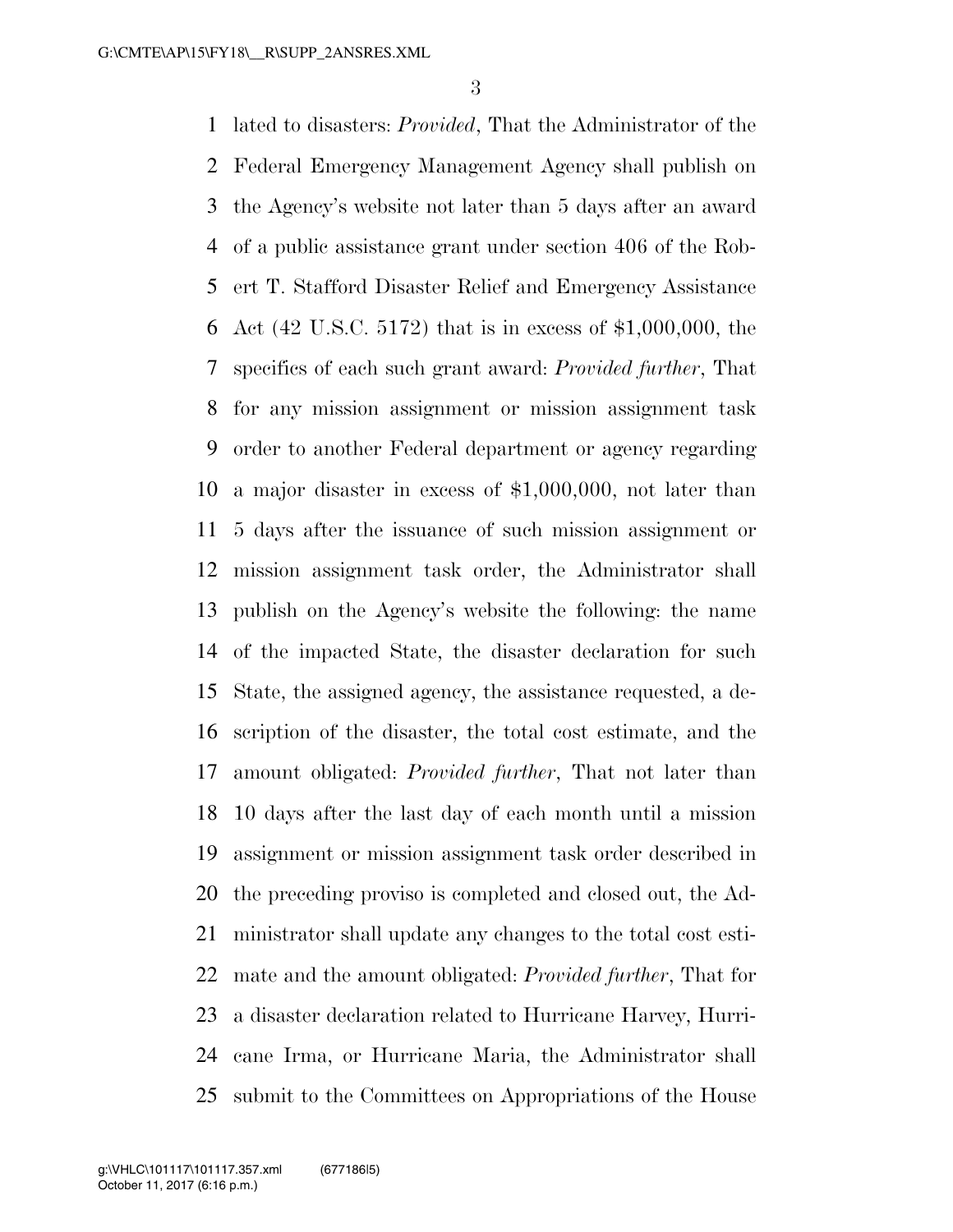of Representatives and the Senate, not later than 5 days after the first day of each month beginning after the date of enactment of this Act, and shall publish on the Agency's website, not later than 10 days after the first day of each such month, an estimate or actual amount, if available, for the current fiscal year of the cost of the following cat- egories of spending: public assistance, individual assist- ance, operations, mitigation, administrative, and any other relevant category (including emergency measures and dis- aster resources): *Provided further*, That not later than 10 days after the first day of each month, the Administrator shall publish on the Agency's website the report (referred to as the Disaster Relief Monthly Report) as required by Public Law 114–4.

 Of the amounts provided in this division for the Dis- aster Relief Fund, up to \$4,900,000,000 may be trans- ferred to the Disaster Assistance Direct Loan Program Account for the cost of direct loans as authorized under section 417 of the Robert T. Stafford Disaster Relief and Emergency Assistance Act (42 U.S.C. 5184) to be used to assist local governments in providing essential services as a result of Hurricanes Harvey, Irma, or Maria: *Pro- vided further*, That such amounts may subsidize gross obli- gations for the principal amount of direct loans not to ex-ceed \$4,900,000,000 under section 417 of the Stafford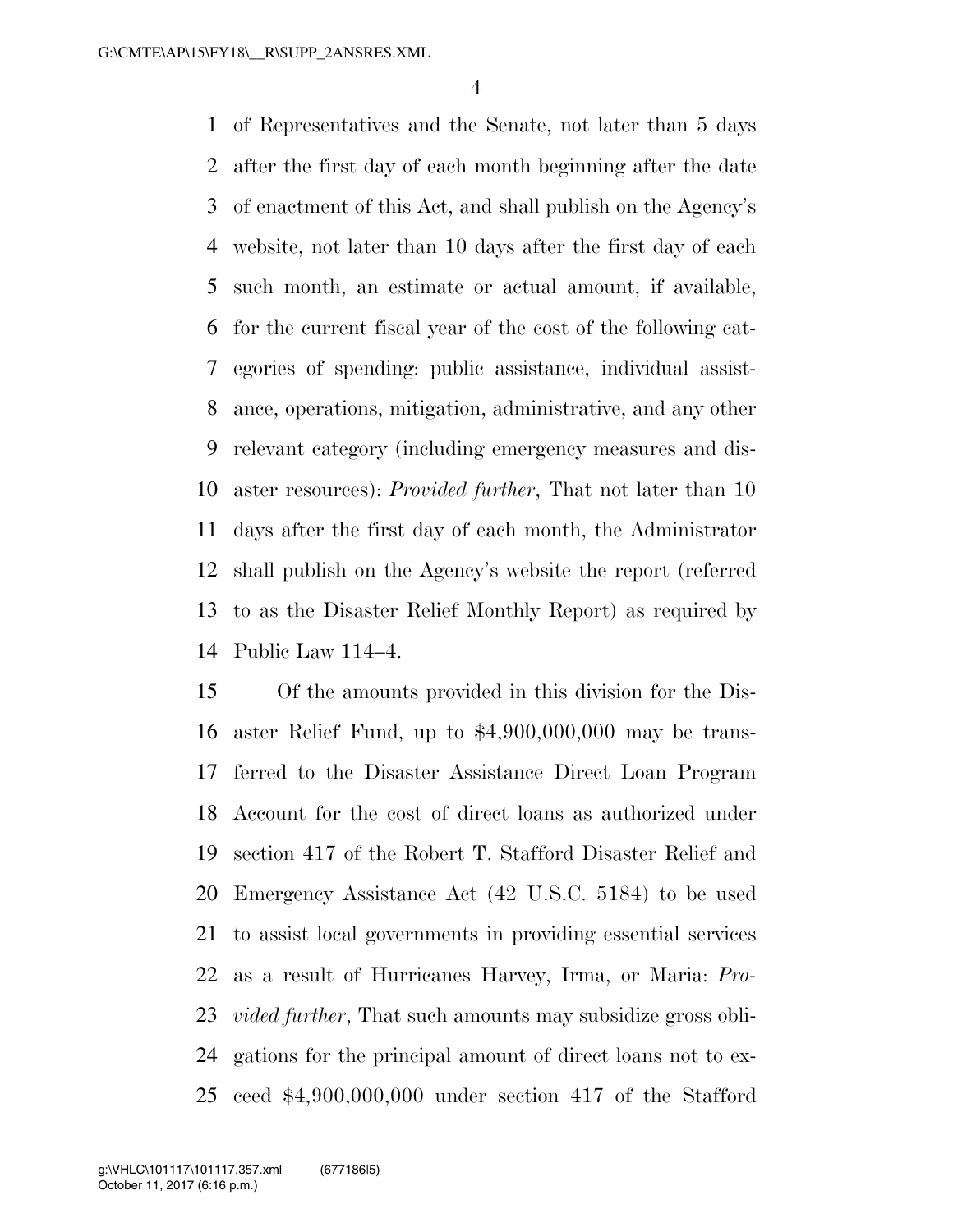Act: *Provided further*, That notwithstanding section 417 of the Stafford Act, a territory or possession, and instru- mentalities and local governments thereof, of the United States shall be deemed to be a local government for pur- poses of this paragraph: *Provided further*, That notwith- standing section 417(b) of the Stafford Act, the amount of any such loan issued to a territory or possession, and instrumentalities and local governments thereof, may be based on the projected loss of tax and other revenues and on projected cash outlays not previously budgeted for a period not to exceed 180 days from the date of the major disaster, and may exceed \$5,000,000: *Provided further*, That notwithstanding any other provision of law or the constitution of a territory or possession that limits the issuance of debt, a territory or possession, and instrumen- talities and local governments thereof, may each receive more than one loan with repayment provisions and other terms specific to the type of lost tax and other revenues and on projected unbudgeted cash outlays for which the loan is provided: *Provided further*, That notwithstanding 21 section  $417(c)(1)$  of the Stafford Act, loans to a territory or possession, and instrumentalities and local governments thereof, may be cancelled in whole or in part only at the discretion of the Secretary of Homeland Security in con-sultation with the Secretary of the Treasury: *Provided fur-*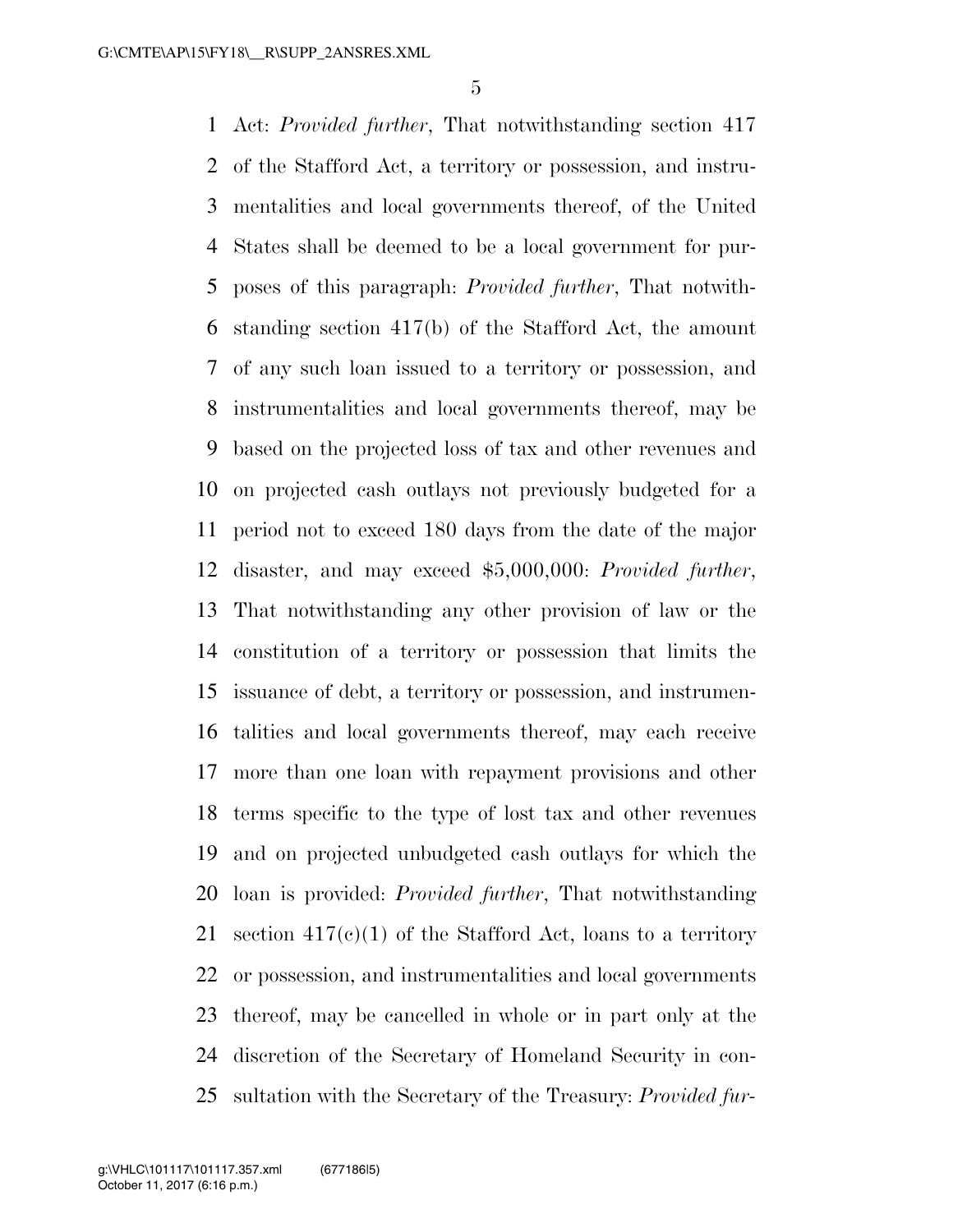*ther*, That notwithstanding any other provision of law, the Secretary of Homeland Security, in consultation with the Secretary of the Treasury, shall determine the terms, con- ditions, eligible uses, and timing and amount of Federal disbursements of loans issued to a territory or possession, and instrumentalities and local governments thereof: *Pro- vided further*, That such costs, including the cost of modi- fying such loans, shall be as defined in section 502 of the Congressional Budget Act of 1974 (2 U.S.C. 661a): *Pro- vided further*, That FEMA may transfer up to 1.5 percent of the amount under this paragraph to the Disaster As- sistance Direct Loan Program Account for administrative expenses to carry out under this paragraph the direct loan program, as authorized by section 417 of the Stafford Act: *Provided further*, That of the amount provided under this paragraph for transfer, up to \$150,000,000 may be trans- ferred to the Disaster Assistance Direct Loan Program Account for the cost to lend a territory or possession of the United States that portion of assistance for which the territory or possession is responsible under the cost-shar- ing provisions of the major disaster declaration for Hurri- canes Irma or Maria, as authorized under section 319 of the Robert T. Stafford Disaster Relief and Emergency As- sistance Act (42 U.S.C. 5162): *Provided further*, That of the amount provided under this paragraph for transfer,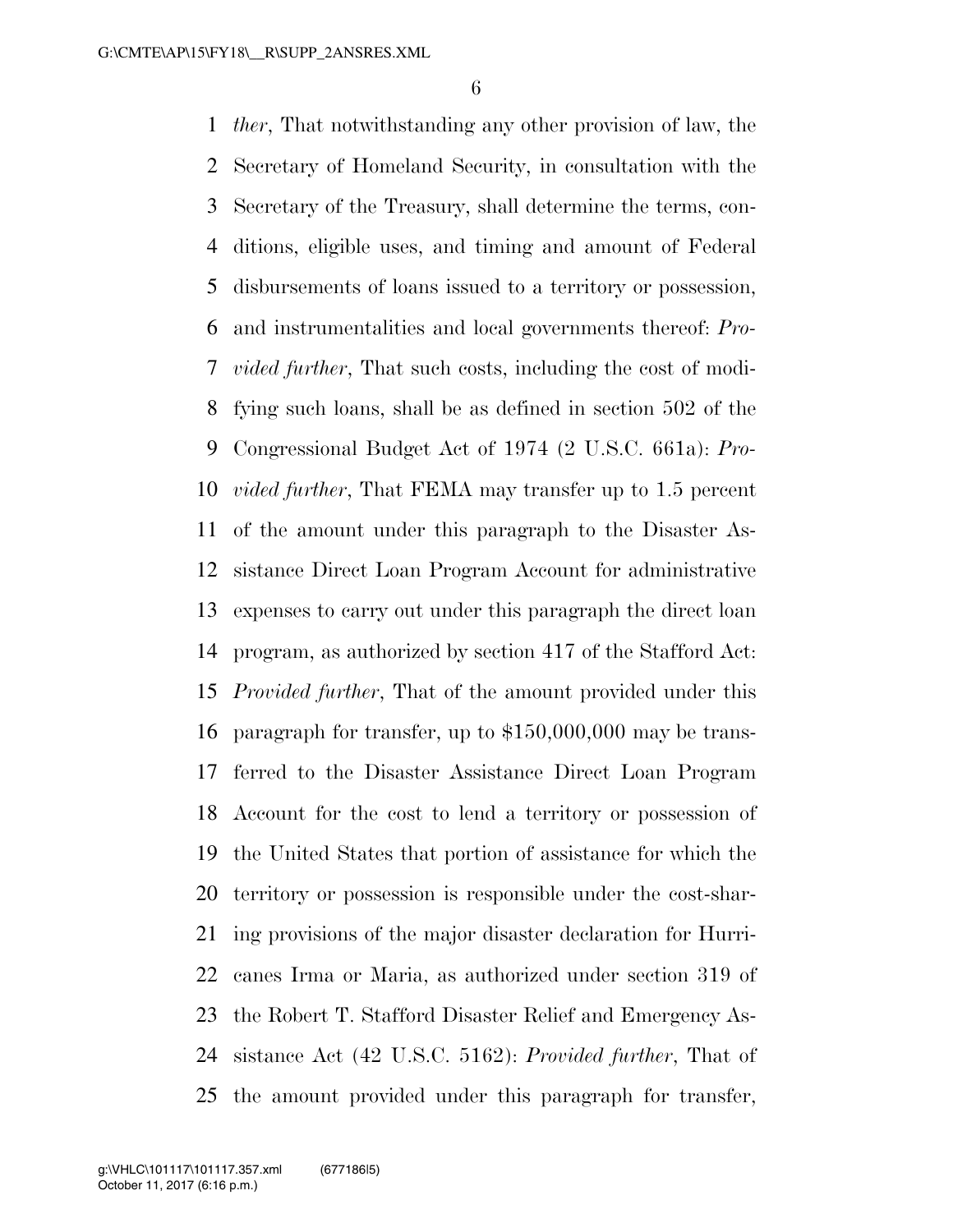| $\mathbf{1}$   | up to $$1,000,000$ may be transferred to the Disaster As-            |
|----------------|----------------------------------------------------------------------|
| $\overline{2}$ | sistance Direct Loan Program Account for administrative              |
| 3              | expenses to carry out the Advance of Non-Federal Share               |
| $\overline{4}$ | program, as authorized by section 319 of the Stafford Act.           |
| 5              | The amount provided under this heading is des-                       |
| 6              | ignated by the Congress as being for an emergency re-                |
| 7              | quirement pursuant to section $251(b)(2)(A)(i)$ of the Bal-          |
| 8              | anced Budget and Emergency Deficit Control Act of 1985.              |
| 9              | TITLE II                                                             |
| 10             | DEPARTMENT OF AGRICULTURE                                            |
| 11             | <b>FOREST SERVICE</b>                                                |
| 12             | WILDLAND FIRE MANAGEMENT                                             |
| 13             | (INCLUDING TRANSFER OF FUNDS)                                        |
| 14             | For an additional amount for "Wildland Fire Man-                     |
| 15             | agement", \$184,500,000, to remain available through                 |
| 16             | September 30, 2021, for urgent wildland fire suppression             |
| 17             | operations: <i>Provided</i> , That such funds shall be solely avail- |
|                | 18 able to be transferred to and merged with other appropria-        |
| 19             | tions accounts from which funds were previously trans-               |
|                | 20 ferred for wildland fire suppression in fiscal year 2017 to       |
| 21             | fully repay those amounts: <i>Provided further</i> , That such       |
| 22             | amount is designated by the Congress as being for an                 |
| 23             | emergency requirement pursuant to section                            |
|                | $24 \quad 251(b)(2)(A)(i)$ of the Balanced Budget and Emergency      |
|                | 25 Deficit Control Act of 1985.                                      |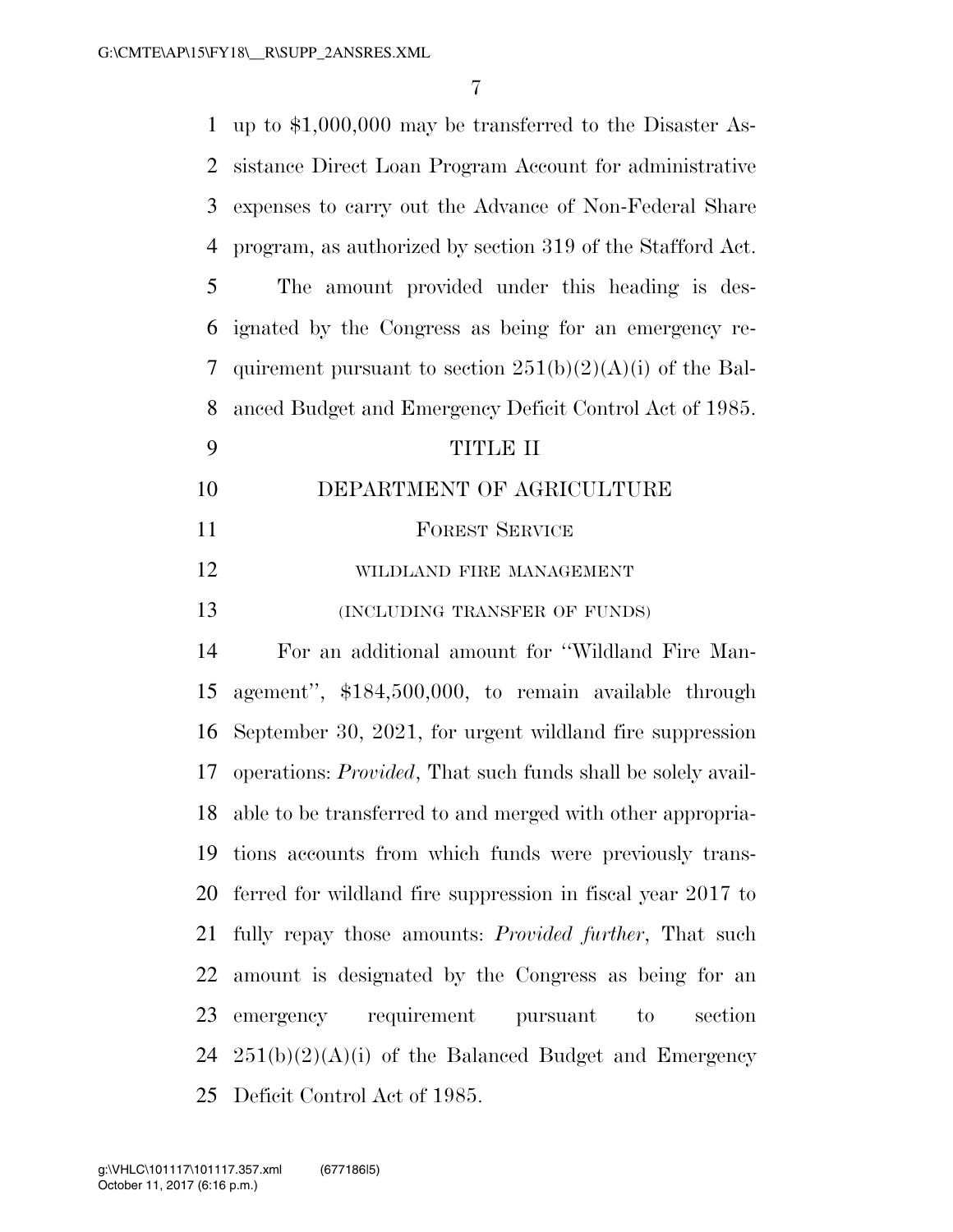FLAME WILDFIRE SUPPRESSION RESERVE FUND (INCLUDING TRANSFER OF FUNDS)

 For an additional amount for ''FLAME Wildfire Suppression Reserve Fund'', \$342,000,000, to remain available through September 30, 2021, for necessary ex- penses for large wildland fire suppression operations of the Department of Agriculture and as a reserve fund for sup- pression and Federal emergency response activities: *Pro- vided*, That notwithstanding the FLAME Act of 2009 (43 U.S.C. 1748a(e)), such funds shall be solely available to be transferred to and merged with other appropriations accounts from which funds were previously transferred for wildland fire suppression in fiscal year 2017 to fully repay those amounts: *Provided further*, That such amount is des- ignated by the Congress as being for an emergency re-16 quirement pursuant to section  $251(b)(2)(A)(i)$  of the Bal-anced Budget and Emergency Deficit Control Act of 1985.

#### DEPARTMENT OF THE INTERIOR

- DEPARTMENT-WIDE PROGRAMS
- WILDLAND FIRE MANAGEMENT
- (INCLUDING TRANSFER OF FUNDS)

 For an additional amount for ''Wildland Fire Man- agement'', \$50,000,000, to remain available until ex- pended, for urgent wildland fire suppression activities and funds necessary to repay any transfers needed for these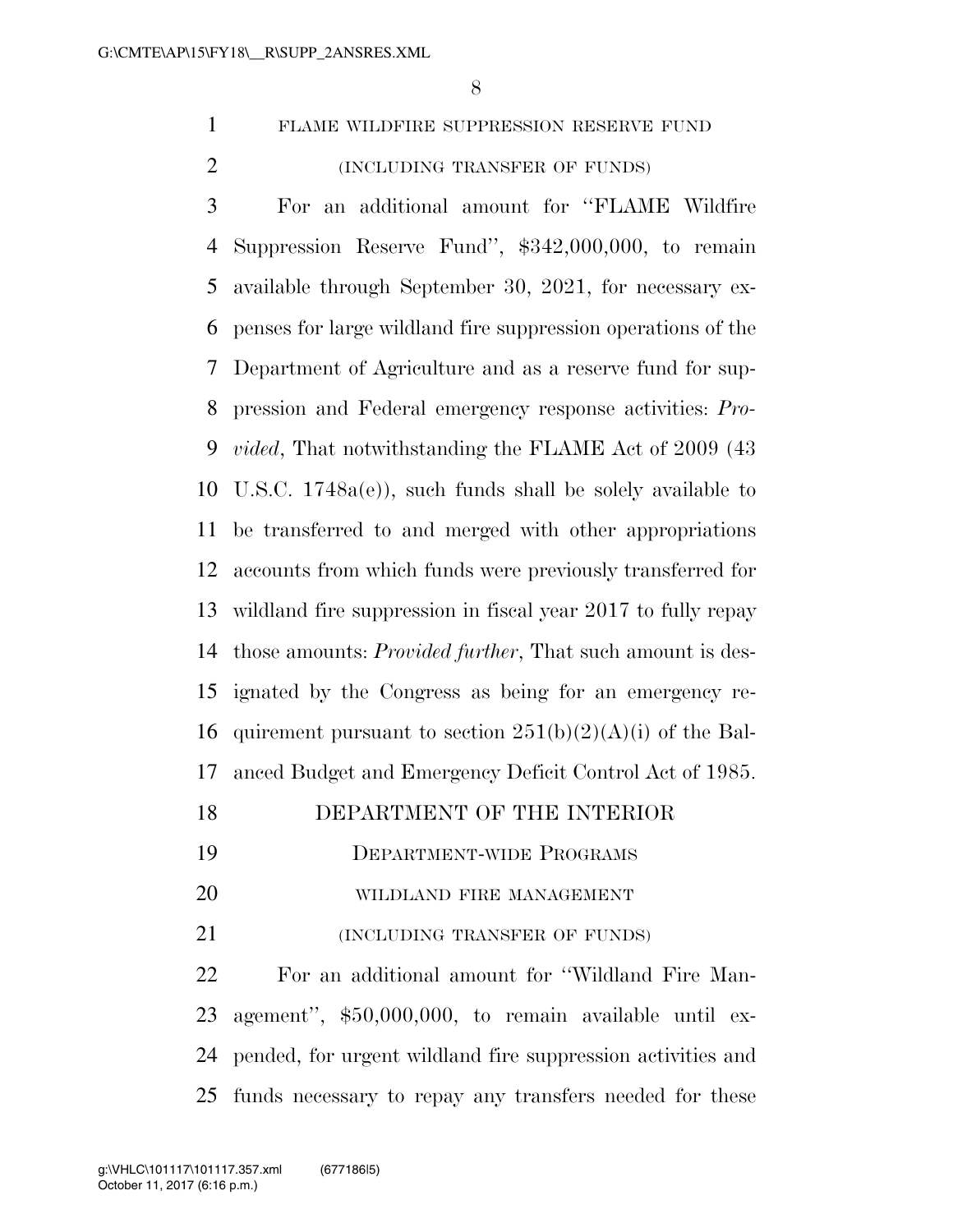costs: *Provided*, That such funds may be available to be transferred to and merged with other appropriations ac- counts to fully repay amounts previously transferred for wildland fire suppression: *Provided further*, That such amount is designated by the Congress as being for an emergency requirement pursuant to section  $251(b)(2)(A)(i)$  of the Balanced Budget and Emergency Deficit Control Act of 1985.

#### TITLE III

GENERAL PROVISIONS

 SEC. 301. Each amount appropriated or made avail- able by this division is in addition to amounts otherwise appropriated for the fiscal year involved.

 SEC. 302. No part of any appropriation contained in this division shall remain available for obligation beyond the current fiscal year unless expressly so provided herein. SEC. 303. The terms and conditions applicable to the funds provided in this division, including those provided by this title, shall also apply to the funds made available in division B of Public Law 115–56.

 SEC. 304. Each amount designated in this division by the Congress as being for an emergency requirement 23 pursuant to section  $251(b)(2)(A)(i)$  of the Balanced Budg- et and Emergency Deficit Control Act of 1985 shall be available only if the President subsequently so designates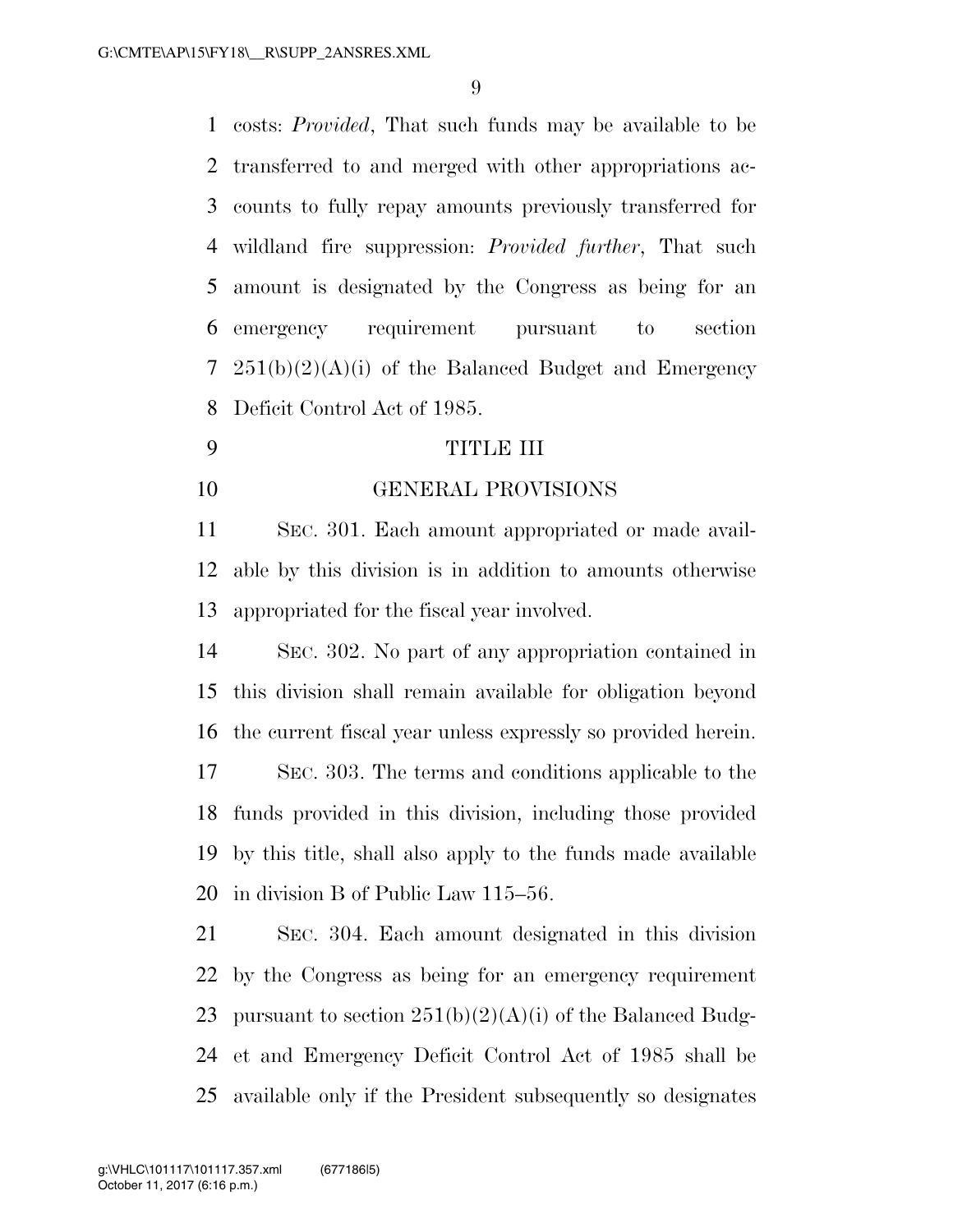all such amounts and transmits such designations to the Congress.

 SEC. 305. (a)(1) Not later than December 31, 2017, in accordance with criteria to be established by the Direc- tor of the Office of Management and Budget (referred to in this section as ''OMB''), each Federal agency shall sub- mit to OMB, the Government Accountability Office, the respective Inspector General of each agency, and the Com- mittees on Appropriations of the House of Representatives and the Senate internal control plans for funds provided by this division and division B of Public Law 115–56.

 (2) Not later than March 31, 2018, the Government Accountability Office shall review for the Committees on Appropriations of the House of Representatives and the Senate the design of the internal control plans required by paragraph (1).

 (b) All programs and activities receiving funds under this division shall be deemed to be ''susceptible to signifi- cant improper payments'' for purposes of the Improper Payments Information Act of 2002 (31 U.S.C. 3321 note), notwithstanding section 2(a) of such Act.

 (c) Funds for grants provided by this division or divi- sion B of Public Law 115–56 shall be expended by the grantees within the 24-month period following the agen-cy's obligation of funds for the grant, unless, in accord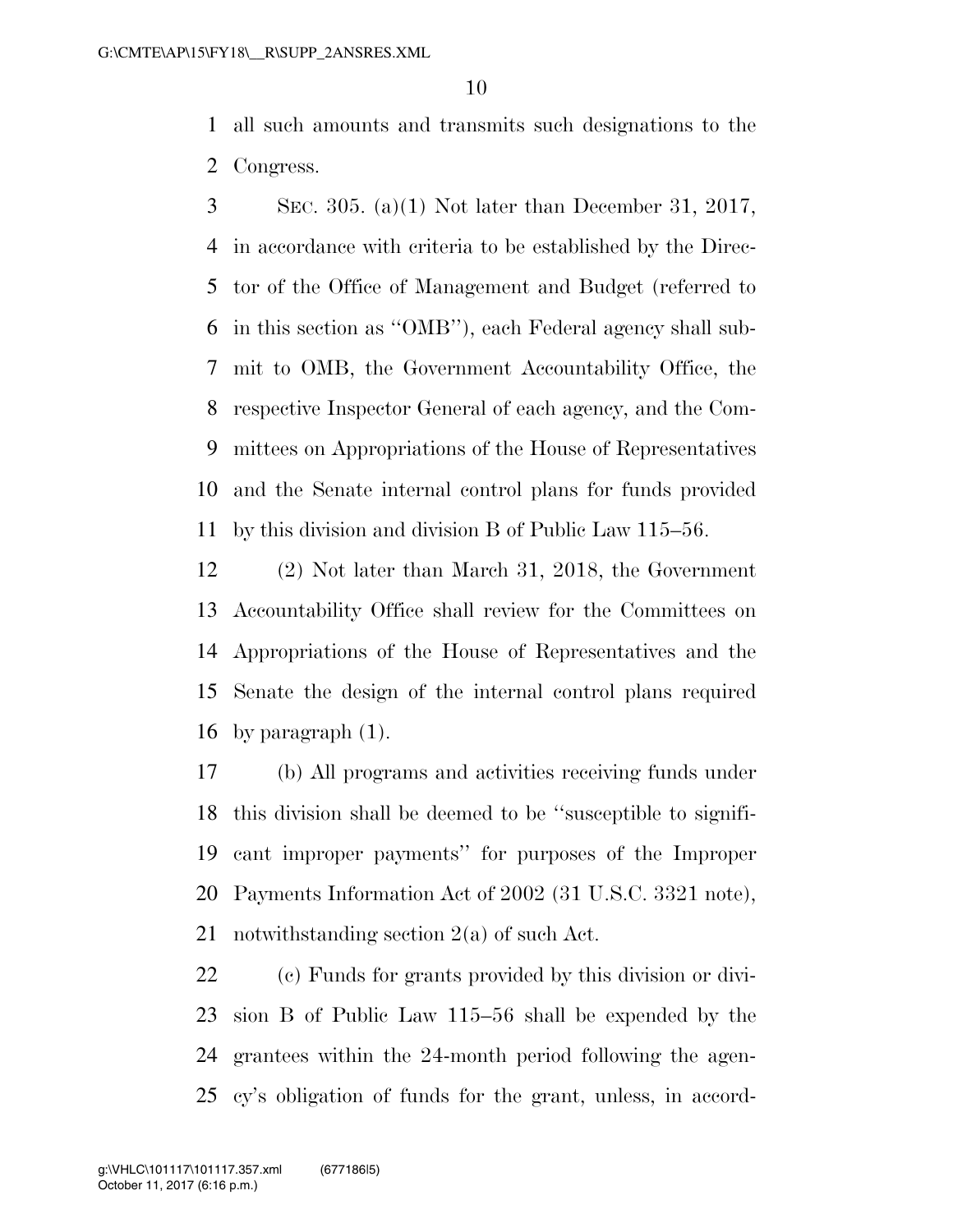ance with guidance to be issued by the Director of OMB, the Director waives this requirement for a particular grant program and submits a written justification for such waiv- er to the Committees on Appropriations of the House of Representatives and the Senate. In the case of such grants, the agency shall include a term in the grant that requires the grantee to return to the agency any funds not expended within the 24-month period.

 SEC. 306. (a) The first proviso under the heading ''Department of Housing and Urban Development—Com- munity Planning and Development—Community Develop- ment Fund'' in division B of Public Law 115–56 is amended by striking ''State or unit of general local gov- ernment'' and inserting ''State, unit of general local gov- ernment, or Indian tribe (as such term is defined in sec- tion 102 of the Housing and Community Development Act of 1974 (42 U.S.C. 5302))''.

 (b) Amounts repurposed pursuant to subsection (a) that were previously designated by the Congress as an emergency requirement pursuant to the Balanced Budget and Emergency Deficit Control Act of 1985 are des- ignated by the Congress as being for an emergency re-23 quirement pursuant to section  $251(b)(2)(A)(i)$  of such Act.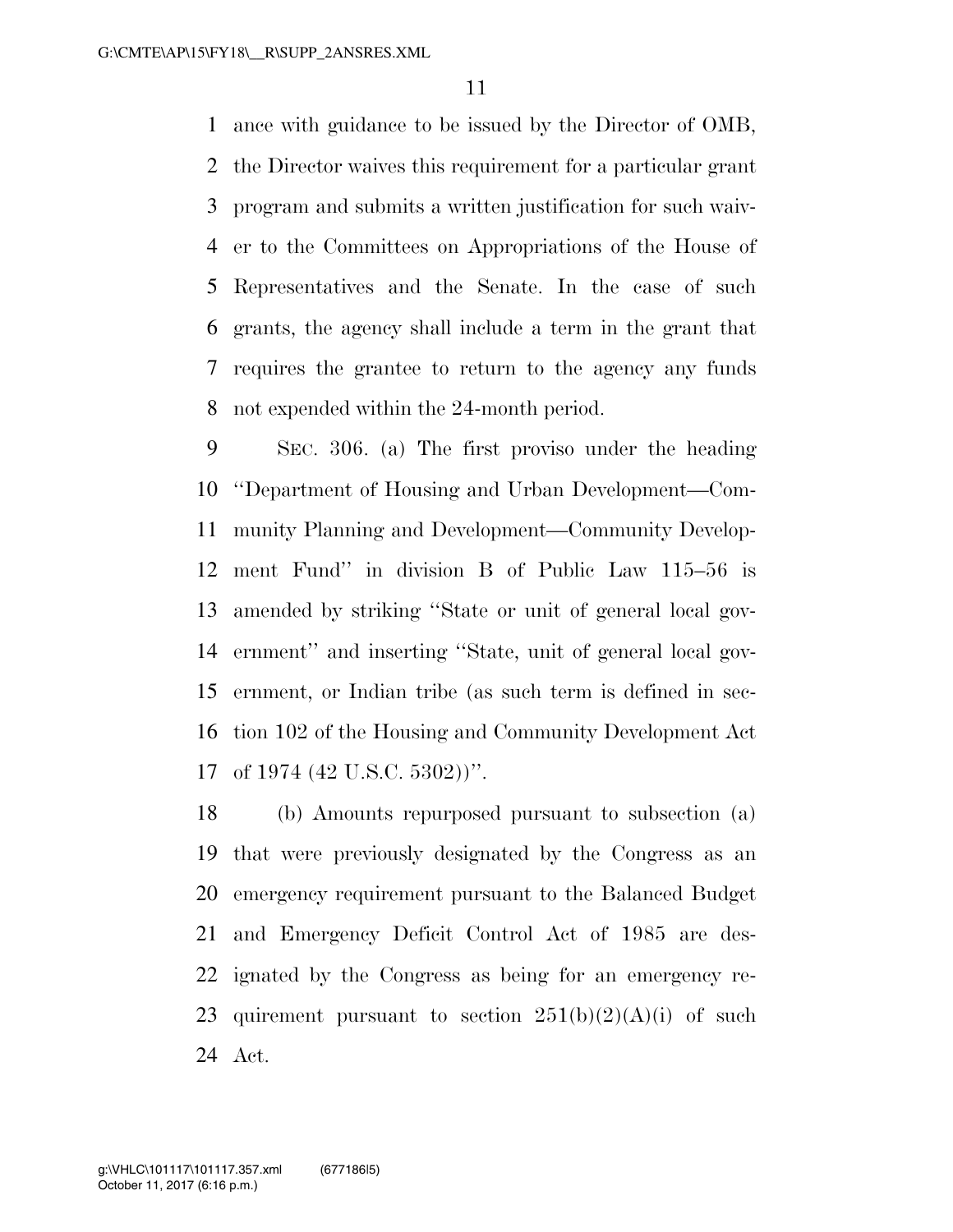SEC. 307. Section 101(a)(7) of division D of Public Law 115–56 is amended to read as follows:

3 "(7) The Department of the Interior, Environ- ment, and Related Agencies Appropriations Act, 2017 (division G of Public Law 115–31), except the language under the heading 'FLAME Wildfire Sup- pression Reserve Fund' in the Departments of Agri-culture and the Interior.''.

 SEC. 308. (a) Notwithstanding sections 1309, 1310, and 1310a of the National Flood Insurance Act of 1968 (42 U.S.C. 4016 – 4017a) and section 15(e) of the Fed- eral Flood Insurance Act of 1956 (42 U.S.C 2414(e)), and any borrowing agreement entered into between the De- partment of the Treasury and the Federal Emergency Management Agency, of the indebtedness of the Adminis- trator under any notes or other obligations issued pursu- ant to section 1309(a) of the National Flood Insurance Act of 1968 (42 U.S.C. 4016(a)) and section 15(e) of the Federal Insurance Act of 1956 (42 U.S.C. 2414(e)) that is outstanding as of the date of the enactment of this Act, an amount of \$16,000,000,000 is hereby cancelled. To the extent of the amount cancelled, the Administrator and the National Flood Insurance Fund are relieved of all liability to the Secretary of the Treasury under any such notes or other obligations, including for any interest due under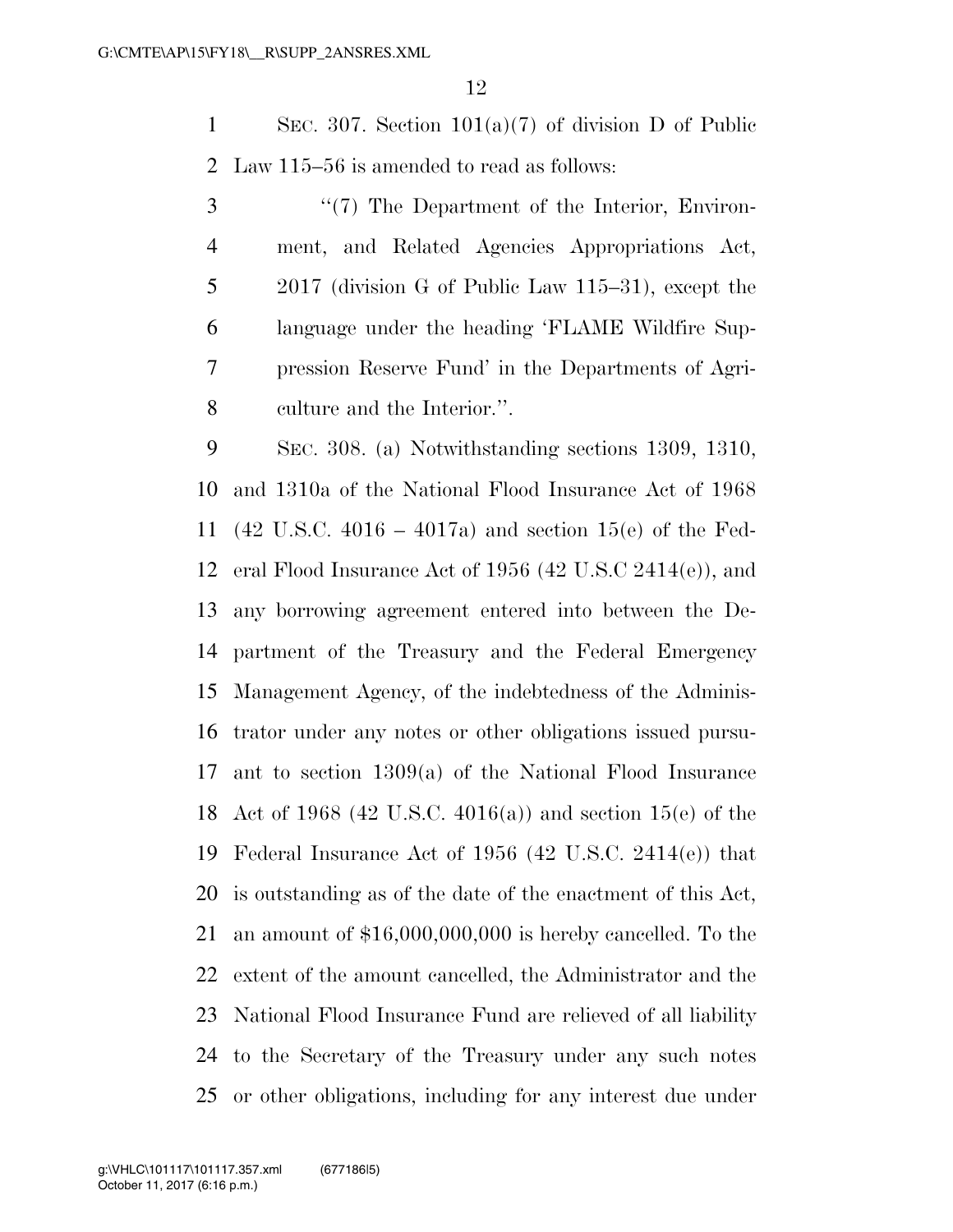such notes and any other fees and charges payable in con- nection with such notes, and the total amount of notes and obligations issued by the Administrator pursuant to such sections shall be considered to be reduced by such amount for the purposes of the limitation on such total amount under such section 1309(a).

 (b) The amount of the indebtedness cancelled under subsection (a) may be treated as public debt of the United States.

 (c)(1) This section is designated as an emergency re- quirement pursuant to section 4(g) of the Statutory Pay-As-You-Go Act of 2010 (2 U.S.C. 933(g)).

 (2) The amount provided in this section is designated by the Congress as being for an emergency requirement 15 pursuant to section  $251(b)(2)(A)(i)$  of the Balanced Budg-et and Emergency Deficit Control Act of 1985.

17 SEC. 309. Notwithstanding section  $19(a)(2)(B)$  of the Food and Nutrition Act of 2008 (7 U.S.C. 2028), not to exceed \$1,270,000,000 of funds made available for the contingency reserve under the heading ''Supplemental Nu- trition Assistance Program'' of division A of Public Law 114–113 shall be available for the Secretary to provide a grant to the Commonwealth of Puerto Rico for disaster nutrition assistance in response to the Presidentially de-clared major disasters and emergencies: *Provided*, That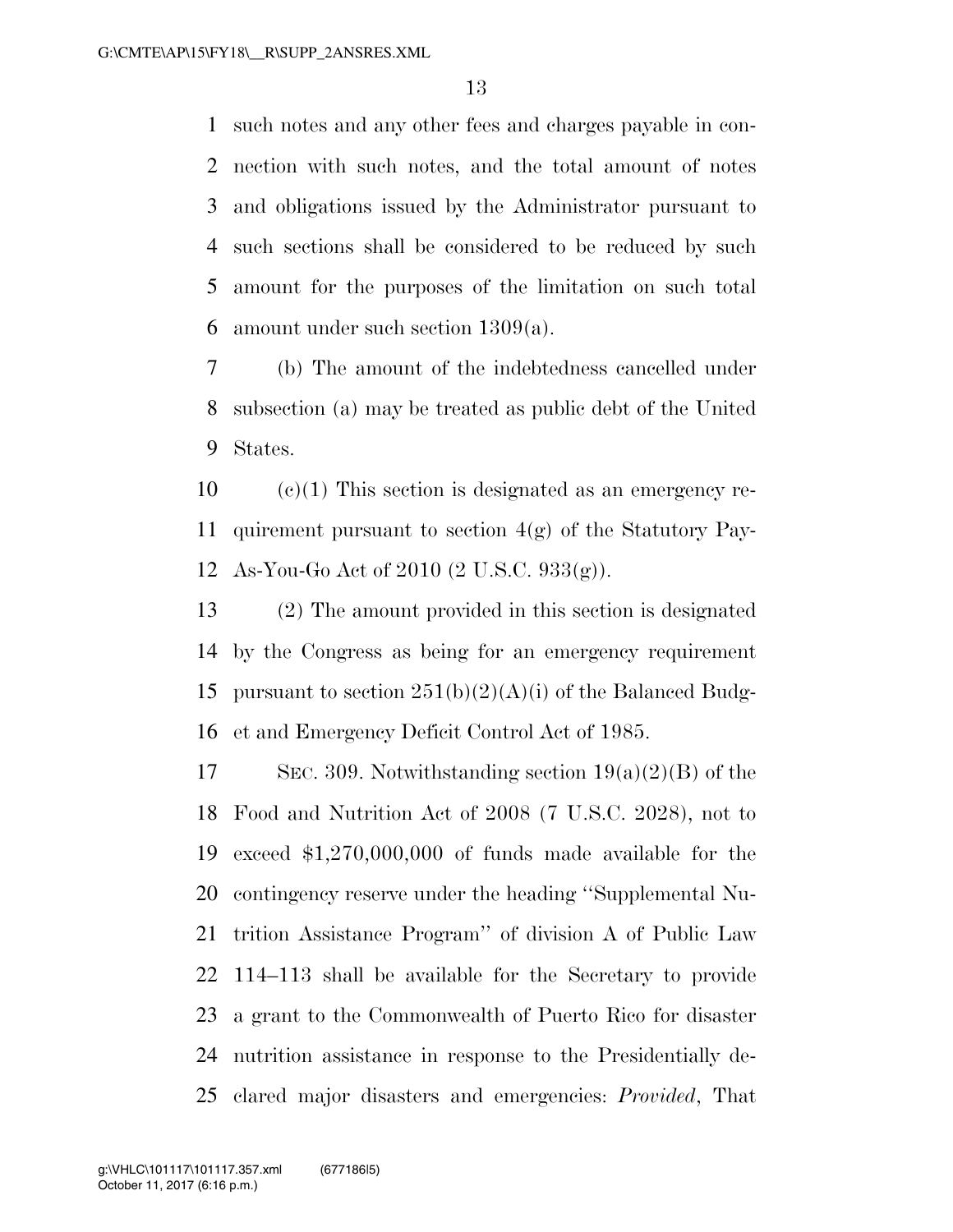funds made available to Puerto Rico under this section shall remain available for obligation by the Commonwealth until September 30, 2019, and shall be in addition to funds otherwise made available: *Provided further*, That such amount is designated by the Congress as being for an emergency requirement pursuant to section  $251(b)(2)(A)(i)$  of the Balanced Budget and Emergency Deficit Control Act of 1985.

 SEC. 310. Notwithstanding section 2208(l)(3) of title 10, United States Code, during fiscal year 2018, the dollar limitation on advance billing of a customer of a working- capital fund in such section shall not apply with respect to the advance billing of the Federal Emergency Manage- ment Agency. In the preceding sentence, the term ''ad- vance billing'' has the meaning given the term in section 2208(l)(4) of title 10, United States Code.

 This division may be cited as the ''Additional Supple- mental Appropriations for Disaster Relief Requirements Act of 2017''.

### **DIVISION B—BANKRUPTCY**

**JUDGESHIP ACT OF 2017**

#### **SECTION 1001. SHORT TITLE.**

 This division may be cited as the ''Bankruptcy Judgeship Act of 2017''.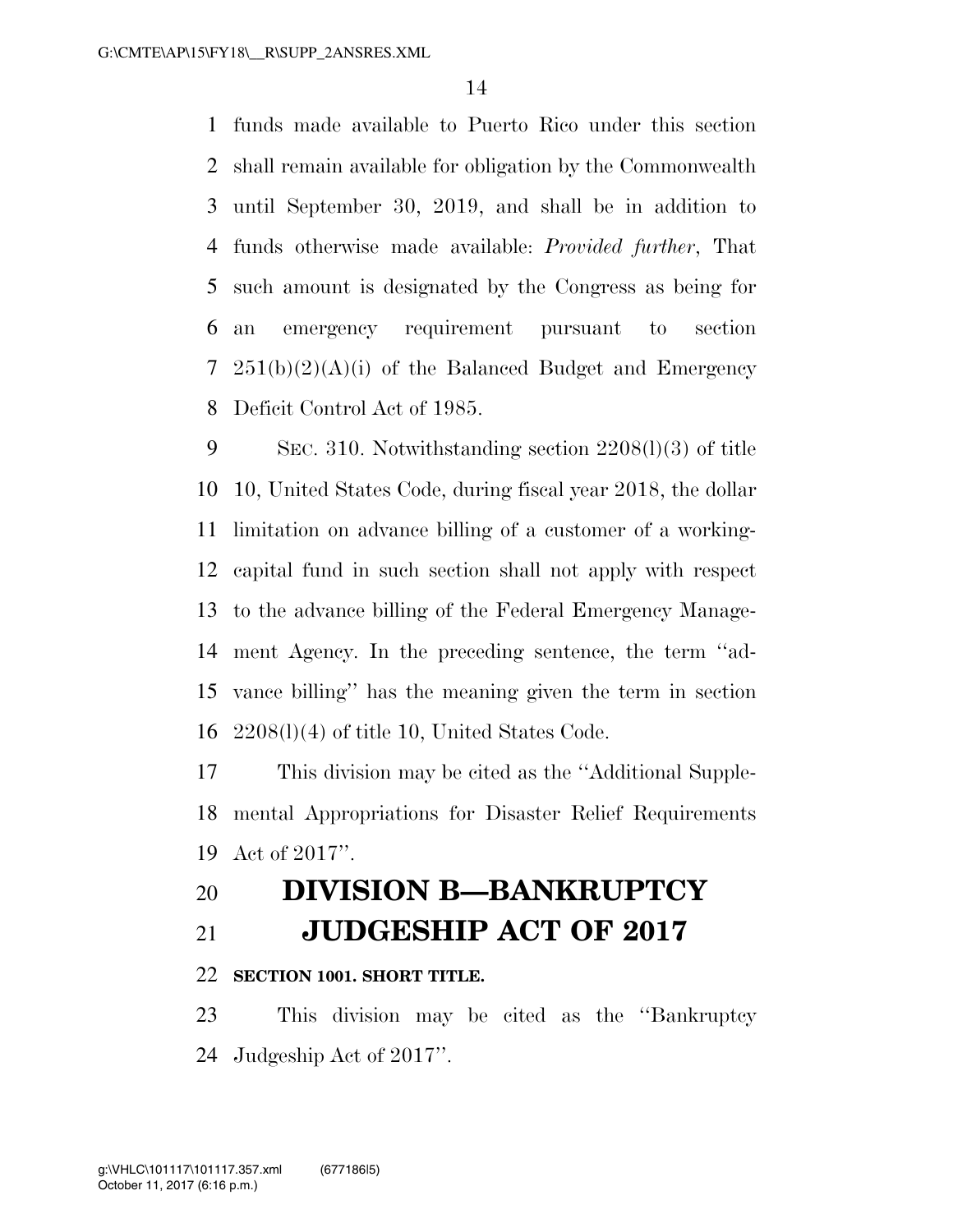| 1              | SEC. 1002. EXTENSION OF TEMPORARY OFFICE OF BANK-      |
|----------------|--------------------------------------------------------|
| $\overline{2}$ | RUPTCY JUDGES IN CERTAIN JUDICIAL DIS-                 |
| 3              | TRICTS.                                                |
| $\overline{4}$ | (a) TEMPORARY OFFICE OF BANKRUPTCY JUDGES              |
| 5              | AUTHORIZED BY THE BANKRUPTCY JUDGESHIP ACT OF          |
| 6              | $2005-$                                                |
| 7              | EXTENSIONS.—The temporary office<br>(1)<br>- of        |
| 8              | bankruptcy judges authorized for the following dis-    |
| 9              | tricts by subsection (b) of the Bankruptcy Judgeship   |
| 10             | Act of 2005 (28 U.S.C. 152 note) are extended until    |
| 11             | the applicable vacancy specified in paragraph $(2)$ in |
| 12             | the office of a bankruptcy judge for the respective    |
| 13             | district occurs:                                       |
| 14             | (A) The district of Delaware.                          |
| 15             | (B) The southern district of Florida.                  |
| 16             | (C) The district of Maryland.                          |
| 17             | (D) The eastern district of Michigan.                  |
| 18             | (E) The district of Nevada.                            |
| 19             | (F) The eastern district of North Carolina.            |
| 20             | (G) The district of Puerto Rico.                       |
| 21             | (H) The eastern district of Virginia.                  |
| <u>22</u>      | $(2)$ VACANCIES.—                                      |
| 23             | (A) SINGLE VACANCIES.—Except as pro-                   |
| 24             | vided in subparagraphs $(B)$ , $(C)$ , and $(D)$ , the |
| 25             | 1st vacancy in the office of a bankruptcy judge        |
| 26             | for each district specified in paragraph $(1)$ —       |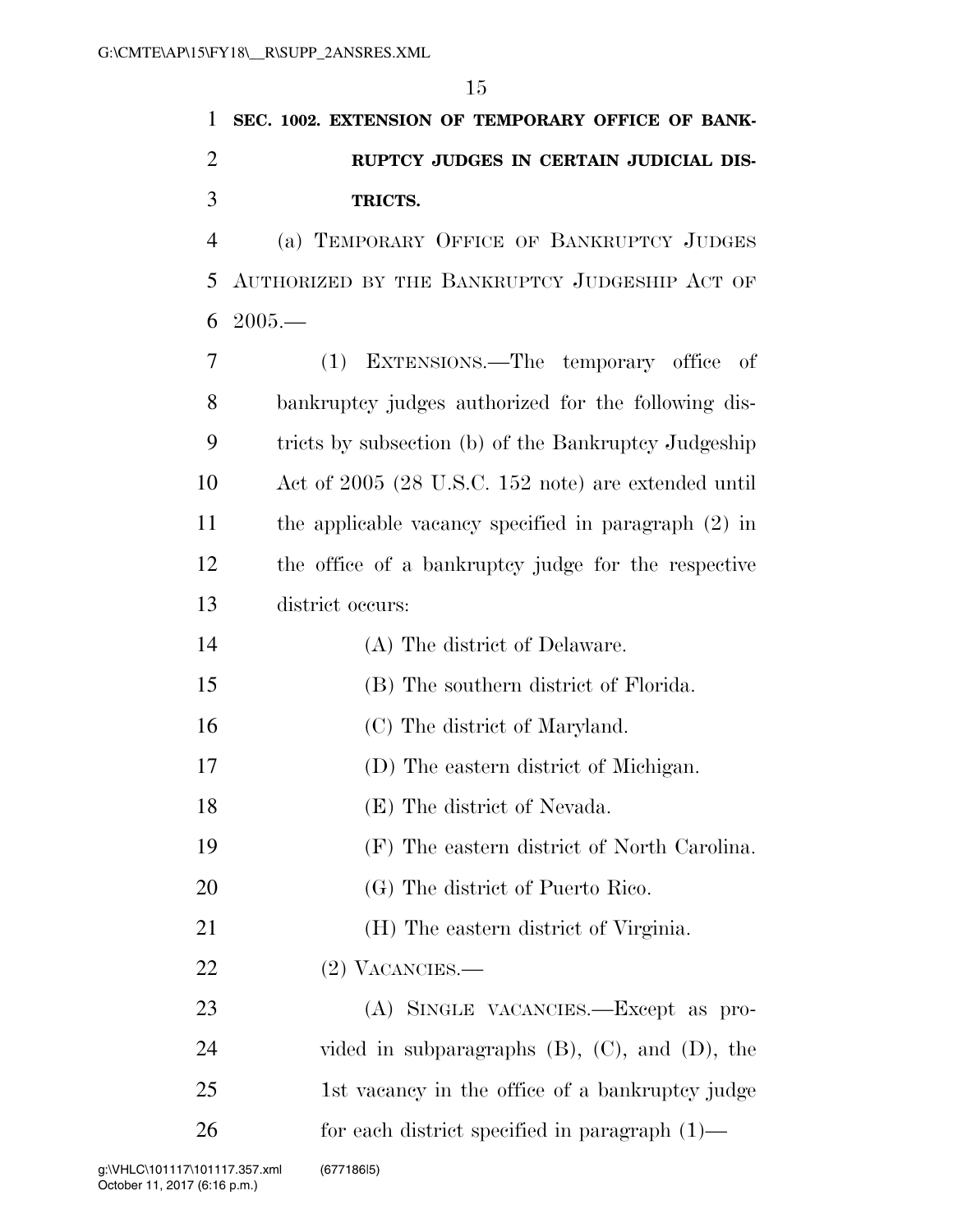| $\mathbf{1}$   | (i) occurring more than 5 years after          |
|----------------|------------------------------------------------|
| $\overline{2}$ | the date of the enactment of this Act, and     |
| 3              | (ii) resulting from the death, retire-         |
| $\overline{4}$ | ment, resignation, or removal of a bank-       |
| 5              | ruptcy judge,                                  |
| 6              | shall not be filled.                           |
| 7              | (B) DISTRICT OF DELAWARE.—The 1st,             |
| 8              | 2d, 3d, and 4th vacancies in the office of a   |
| 9              | bankruptcy judge for the district of Delaware— |
| 10             | (i) occurring 5 years or more after the        |
| 11             | date of the enactment of this Act, and         |
| 12             | (ii) resulting from the death, retire-         |
| 13             | ment, resignation, or removal of a bank-       |
| 14             | ruptcy judge,                                  |
| 15             | shall not be filled.                           |
| 16             | (C) DISTRICT OF MARYLAND.—                     |
| 17             | (i) The 1st vacancy in the office of a         |
| 18             | bankruptcy judge for the district of Mary-     |
| 19             | $land-$                                        |
| 20             | (I) occurring more than 5 years                |
| 21             | after the date of the enactment of this        |
| 22             | Act, and                                       |
| 23             | (II) resulting from the death, re-             |
| 24             | tirement, resignation, or removal of a         |
| 25             | bankruptcy judge,                              |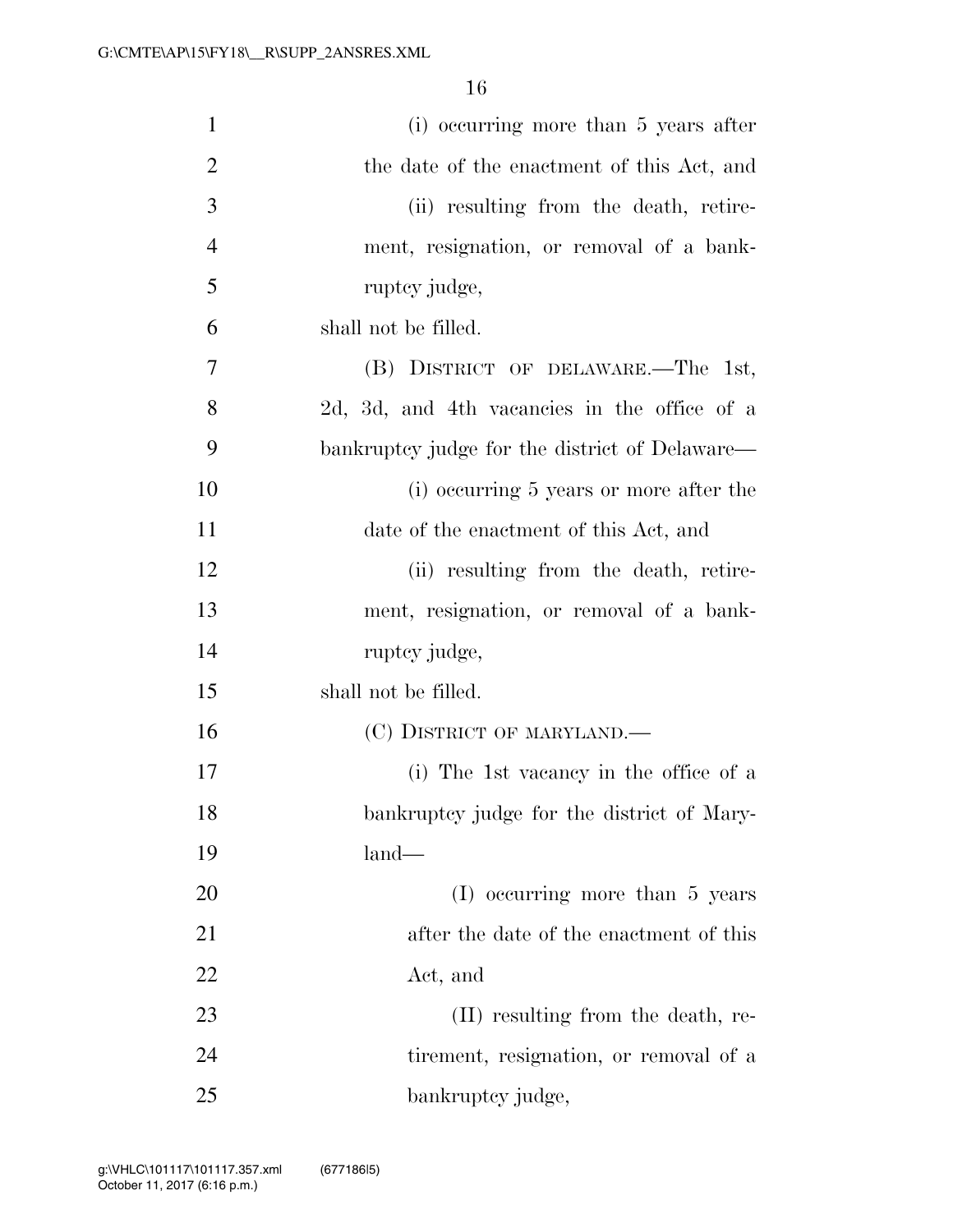| $\mathbf{1}$   | shall not be filled.                                      |
|----------------|-----------------------------------------------------------|
| $\overline{2}$ | (ii) The 2d and 3d vacancies in the                       |
| 3              | office of a bankruptcy judge for the dis-                 |
| $\overline{4}$ | trict of Maryland resulting from the death,               |
| 5              | retirement, resignation, or removal of a                  |
| 6              | bankruptcy judge, shall not be filled.                    |
| 7              | (D) SOUTHERN DISTRICT OF FLORIDA.                         |
| 8              | The 1st and 2d vacancies in the office of a               |
| 9              | bankruptcy judge for the southern district of             |
| 10             | Florida—                                                  |
| 11             | (i) occurring more than 5 years after                     |
| 12             | the date of the enactment of this Act, and                |
| 13             | (ii) resulting from the death, retire-                    |
| 14             | ment, resignation, or removal of a bank-                  |
| 15             | ruptcy judge,                                             |
| 16             | shall not be filled.                                      |
| 17             | (3) APPLICABILITY OF PROVISIONS.—Except as                |
| 18             | provided in paragraphs $(1)$ and $(2)$ , all other provi- |
| 19             | sions of subsection (b) of the Bankruptcy Judgeship       |
| 20             | Act of $2005$ (28 U.S.C. 152 note) and section 2 of       |
| 21             | the Temporary Bankruptcy Judgeships Extension             |
| 22             | Act of 2012 (28 U.S.C. 152 note) remain applicable        |
| 23             | to the temporary office of bankruptcy judges re-          |
| 24             | ferred to in paragraph $(1)$ .                            |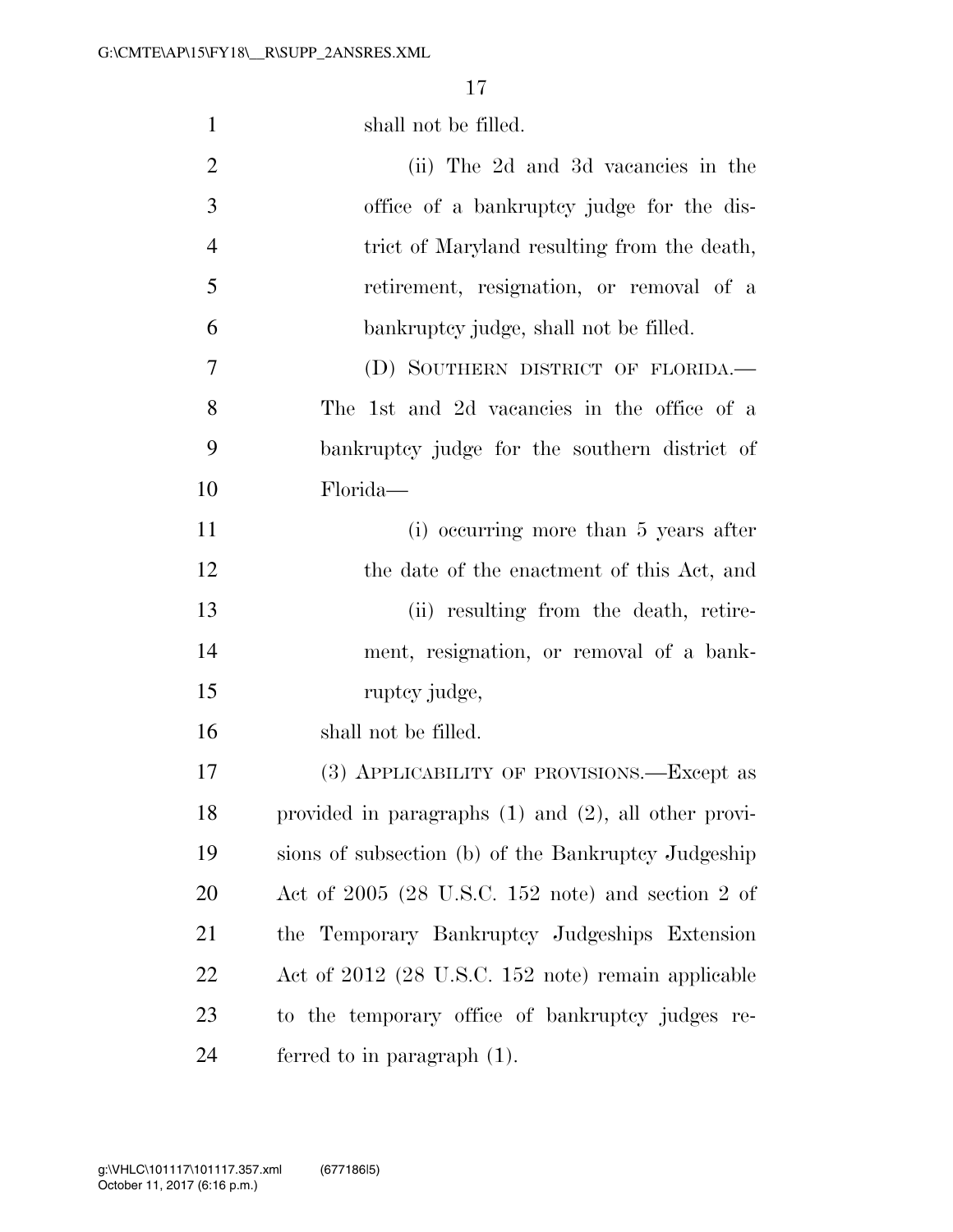(b) TEMPORARY OFFICE OF BANKRUPTCY JUDGES EXTENDED BY THE BANKRUPTCY JUDGESHIP ACT OF 3 2005 AND THE TEMPORARY BANKRUPTCY JUDGESHIPS EXTENSION ACT OF 2012.—

 (1) EXTENSIONS.—The temporary office of bankruptcy judges authorized by section 3 of the Bankruptcy Judgeship Act of 1992 (28 U.S.C. 152 note) and extended by subsection (c) of the Bank- ruptcy Judgeship Act of 2005 (28 U.S.C. 152 note) and further extended by section 2 of the Temporary Bankruptcy Judgeships Extension Act of 2012 (28 U.S.C. 152 note) for the district of Delaware and the district of Puerto Rico are extended until the ap- plicable vacancy specified in paragraph (2) in the of- fice of a bankruptcy judge for the respective district occurs.

(2) VACANCIES.—

 (A) DISTRICT OF DELAWARE.—The 5th vacancy in the office of a bankruptcy judge for 20 the district of Delaware—

21 (i) occurring more than 5 years after 22 the date of the enactment of this Act, and 23 (ii) resulting from the death, retire- ment, resignation, or removal of a bank-25 ruptcy judge,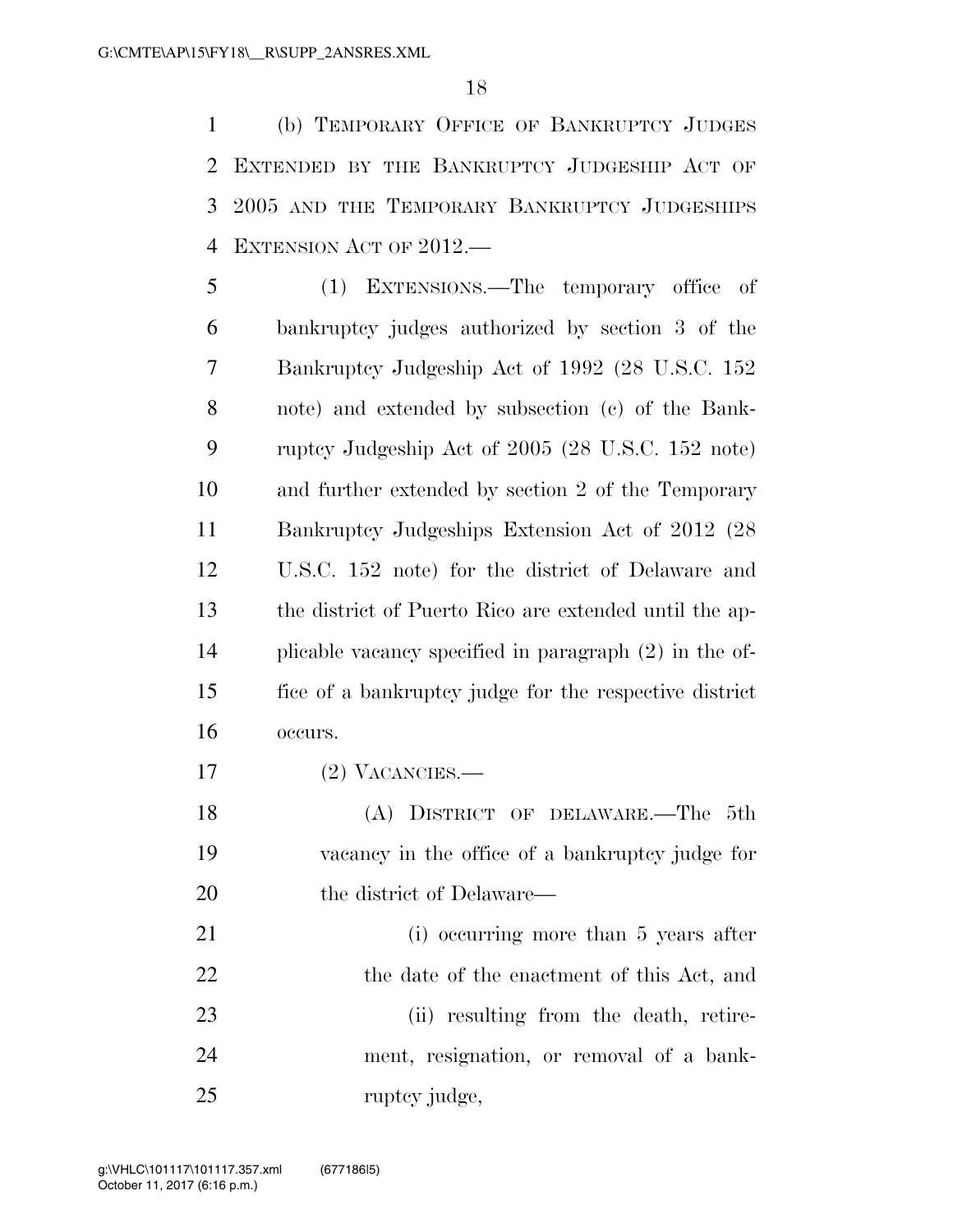| $\mathbf{1}$   | shall not be filled.                                                |
|----------------|---------------------------------------------------------------------|
| $\overline{2}$ | (B) DISTRICT OF PUERTO RICO.—The 2d                                 |
| 3              | vacancy in the office of a bankruptcy judge for                     |
| $\overline{4}$ | the district of Puerto Rico—                                        |
| 5              | (i) occurring more than 5 years after                               |
| 6              | the date of the enactment of this Act, and                          |
| $\overline{7}$ | (ii) resulting from the death, retire-                              |
| 8              | ment, resignation, or removal of a bank-                            |
| 9              | ruptcy judge,                                                       |
| 10             | shall not be filled.                                                |
| 11             | (3) APPLICABILITY OF OTHER PROVISIONS.—                             |
| 12             | Except as provided in paragraphs $(1)$ and $(2)$ , all              |
| 13             | other provisions of section 3 of the Bankruptcy                     |
| 14             | Judgeship Act of 1992 (28 U.S.C. 152 note), sub-                    |
| 15             | section (c) of the Bankruptcy Judgeship Act of 2005                 |
| 16             | $(28 \text{ U.S.C. } 152 \text{ note})$ , and section 2 of the Tem- |
| 17             | porary Bankruptcy Judgeships Extension Act of                       |
| 18             | $2012$ (28 U.S.C. 152 note) remain applicable to the                |
| 19             | temporary office of bankruptcy judges referred to in                |
| 20             | $\frac{1}{2}$ paragraph $(1)$ .                                     |
| 21             | SEC. 1003. TEMPORARY OFFICE OF BANKRUPTCY JUDGE                     |
| 22             | <b>AUTHORIZED.</b>                                                  |
| 23             | APPOINTMENTS.—The<br>following bankruptcy<br>(a)                    |
| 24             | judges shall be appointed in the manner prescribed in sec-          |
| 25             | tion $152(a)(1)$ of title 28, United States Code, for the ap-       |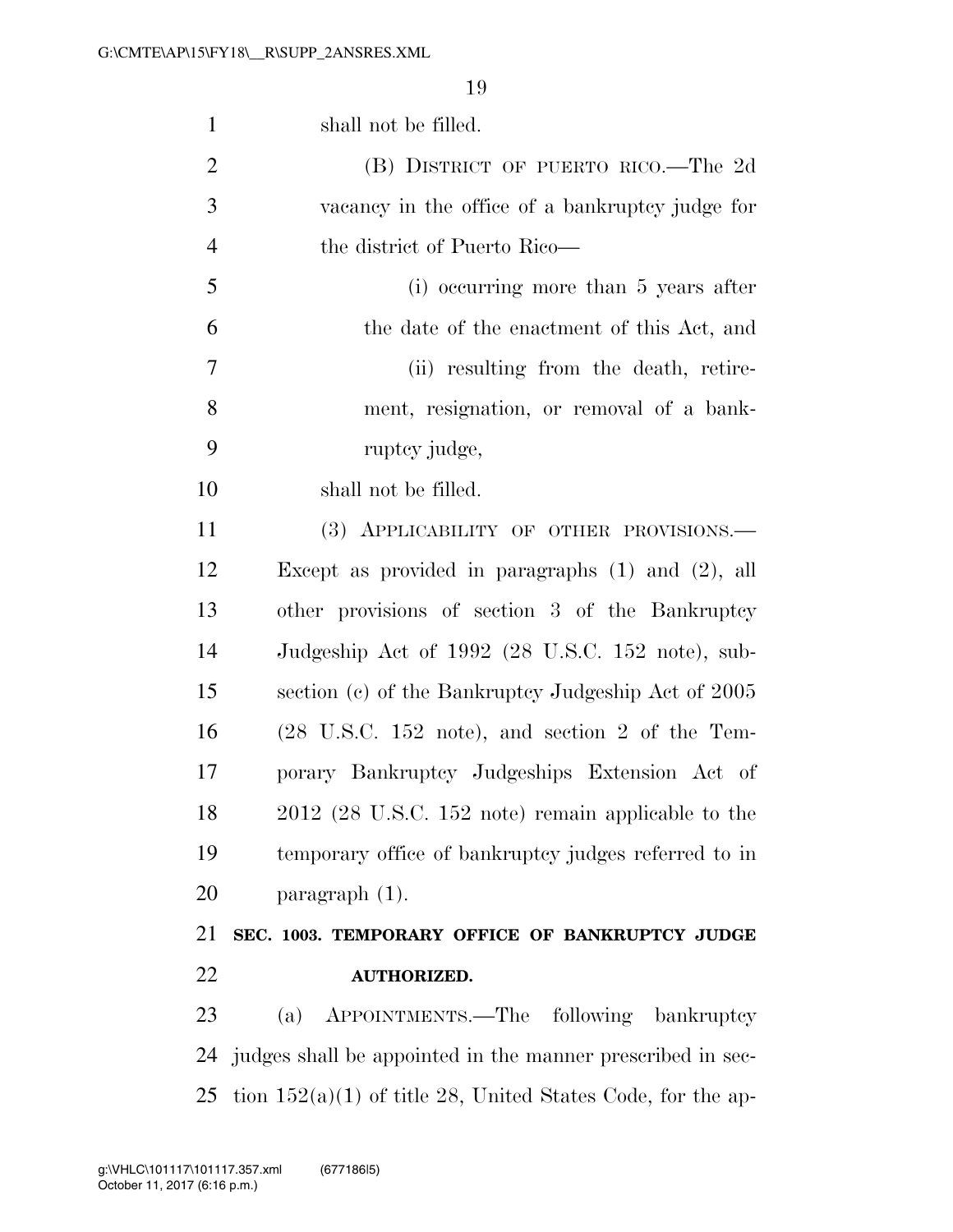| $\mathbf{1}$   | pointment of bankruptcy judges provided for in section |
|----------------|--------------------------------------------------------|
| $\overline{2}$ | $152(a)(2)$ of that title:                             |
| 3              | (1) Two additional bankruptcy judges for the           |
| $\overline{4}$ | district of Delaware.                                  |
| 5              | (2) One additional bankruptcy judge for the            |
| 6              | middle district of Florida.                            |
| 7              | (3) One additional bankruptcy judge for the            |
| 8              | eastern district of Michigan.                          |
| 9              | (b) VACANCIES.—                                        |
| 10             | (1) DISTRICT OF DELAWARE.—The 6th and 7th              |
| 11             | vacancies in the office of a bankruptcy judge for the  |
| 12             | district of Delaware—                                  |
| 13             | $(A)$ occurring 5 years or more after the ap-          |
| 14             | pointment date of the bankruptcy judge ap-             |
| 15             | pointed under subsection $(a)(1)$ to such office,      |
| 16             | and                                                    |
| 17             | (B) resulting from the death, retirement,              |
| 18             | resignation, or removal of a bankruptcy judge,         |
| 19             | shall not be filled.                                   |
| 20             | (2) MIDDLE DISTRICT OF FLORIDA.—The 1st                |
| 21             | vacancy in the office of a bankruptcy judge for the    |
| 22             | middle district of Florida—                            |
| 23             | $(A)$ occurring 5 years or more after the ap-          |
| 24             | pointment date of the bankruptcy judge ap-             |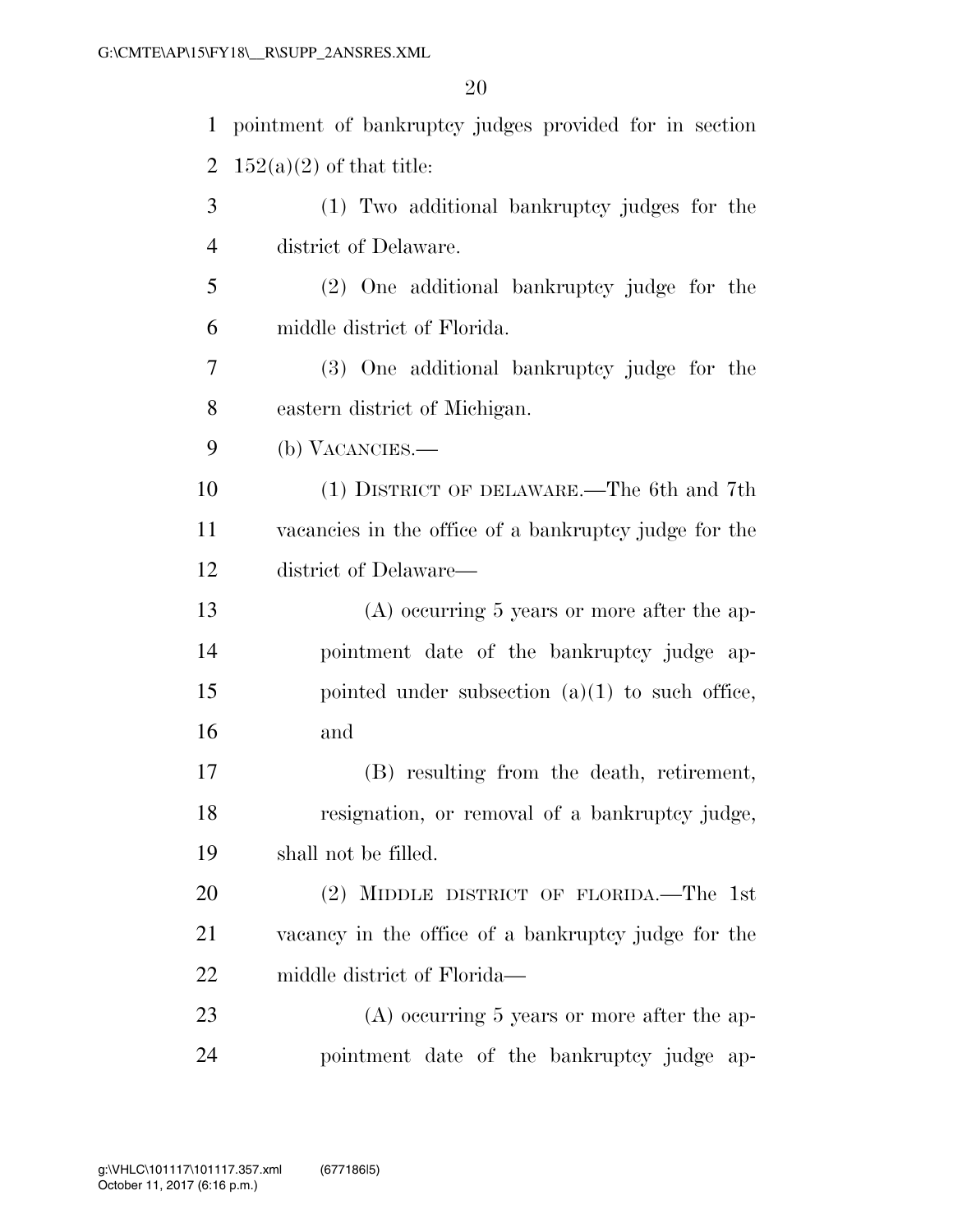| $\mathbf{1}$   | pointed under subsection $(a)(2)$ to such office,     |
|----------------|-------------------------------------------------------|
| $\overline{2}$ | and                                                   |
| 3              | (B) resulting from the death, retirement,             |
| $\overline{4}$ | resignation, or removal of a bankruptcy judge,        |
| 5              | shall not be filled.                                  |
| 6              | (3) EASTERN DISTRICT OF MICHIGAN.—The 2d              |
| 7              | vacancy in the office of a bankruptcy judge for the   |
| 8              | eastern district of Michigan—                         |
| 9              | $(A)$ occurring 5 years or more after the ap-         |
| 10             | pointment date of the bankruptcy judge ap-            |
| 11             | pointed under subsection $(a)(3)$ to such office,     |
| 12             | and                                                   |
| 13             | (B) resulting from the death, retirement,             |
| 14             | resignation, or removal of a bankruptcy judge,        |
| 15             | shall not be filled.                                  |
| 16             | SEC. 1004. BANKRUPTCY FEES.                           |
| 17             | (a) AMENDMENTS TO TITLE 28 OF THE UNITED              |
| 18             | STATES CODE.—Section $1930(a)(6)$ of title 28, United |
| 19             | States Code, is amended—                              |
| 20             | (1) by striking "(6) In" and inserting "(6)(A)        |
| 21             | Except as provided in subparagraph $(B)$ , in"; and   |
| 22             | $(2)$ by adding at the end the following:             |
| 23             | "(B) During each of fiscal years 2018 through         |
| 24             | 2022, if the balance in the United States Trustee     |
| 25             | System Fund as of September 30 of the most recent     |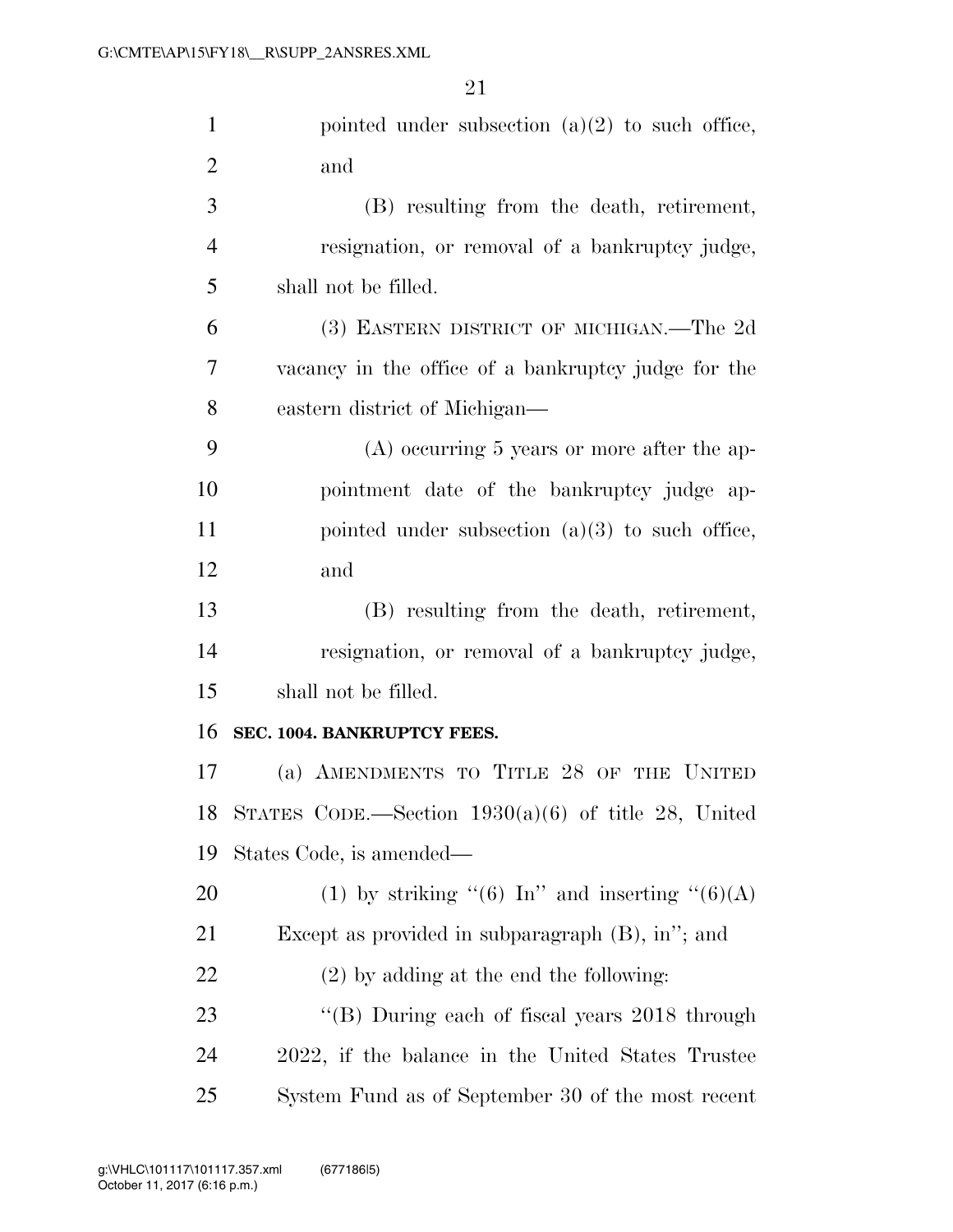full fiscal year is less than \$200,000,000, the quar- terly fee payable for a quarter in which disburse- ments equal or exceed \$1,000,000 shall be the lesser of 1 percent of such disbursements or \$250,000.''. (b) DEPOSITS OF CERTAIN FEES FOR FISCAL YEARS 2018 THROUGH 2022.—Notwithstanding section 589a(b) of title 28, United States Code, for each of fiscal years 2018 through 2022—

 (1) 98 percent of the fees collected under sec-10 tion  $1930(a)(6)$  of such title shall be deposited as offsetting collections to the appropriation ''United States Trustee System Fund'', to remain available until expended; and

 (2) 2 percent of the fees collected under section  $15 \qquad 1930(a)(6)$  of such title shall be deposited in the general fund of the Treasury.

 (c) APPLICATION OF AMENDMENTS.—The amend- ments made by this section shall apply to quarterly fees payable under section 1930(a)(6) of title 28, United States Code, as amended by this section, for disburse- ments made in any calendar quarter that begins on or after the date of enactment of this Act.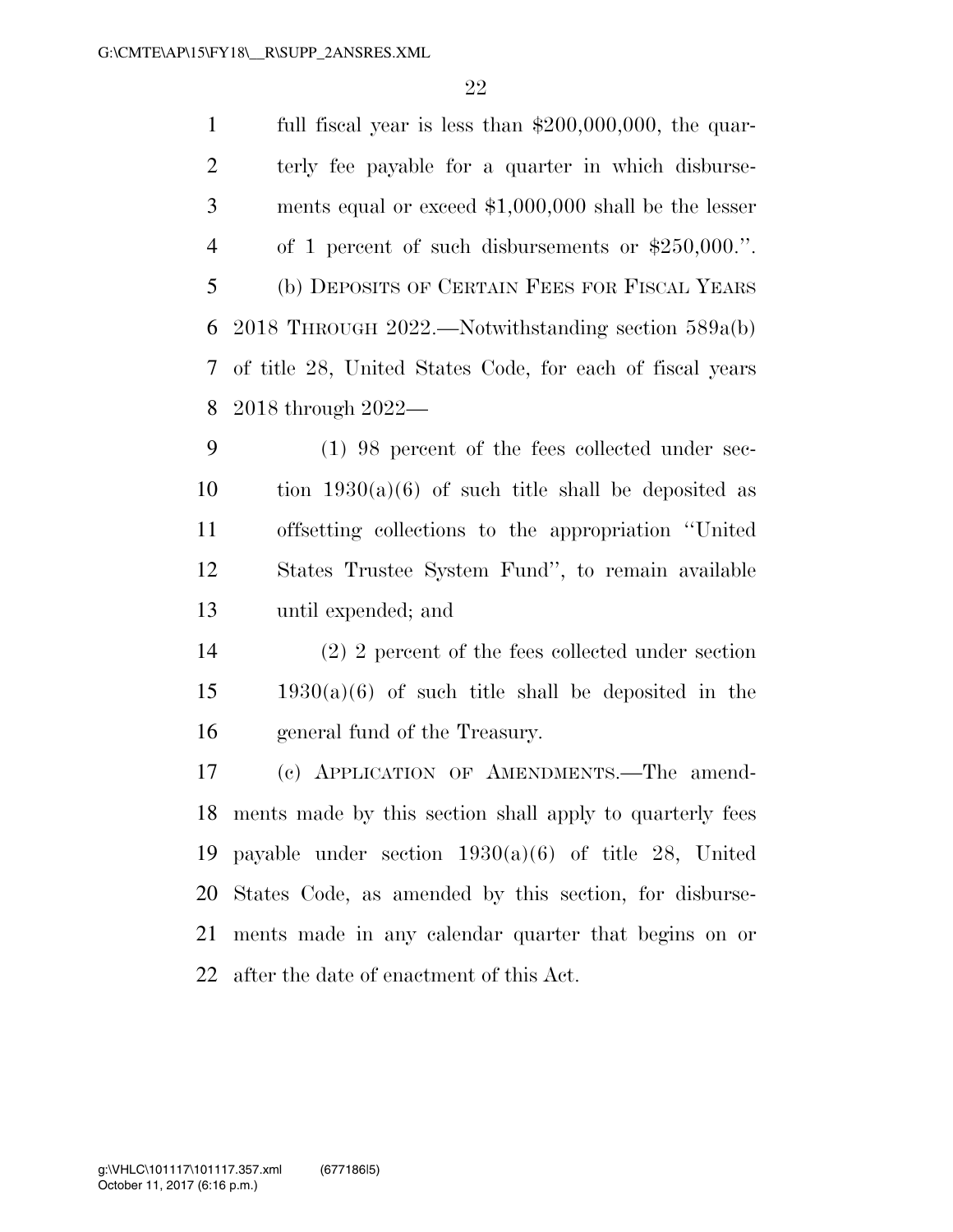|               |  | 1 SEC. 1005. CLARIFICATION OF RULE ALLOWING DIS- |  |  |  |
|---------------|--|--------------------------------------------------|--|--|--|
|               |  | CHARGE TO GOVERNMENTAL CLAIMS ARIS-              |  |  |  |
| $\mathcal{R}$ |  | ING FROM THE DISPOSITION OF FARM AS-             |  |  |  |
|               |  | SETS UNDER CHAPTER 12 BANKRUPTCIES.              |  |  |  |

 (a) IN GENERAL.—Subchapter II of chapter 12 of title 11, United States Code, is amended by adding at the end the following:

### **''§ 1232. Claim by a governmental unit based on the disposition of property used in a farming operation**

 ''(a) Any unsecured claim of a governmental unit against the debtor or the estate that arises before the fil- ing of the petition, or that arises after the filing of the petition and before the debtor's discharge under section 1228, as a result of the sale, transfer, exchange, or other disposition of any property used in the debtor's farming operation—

18 ''(1) shall be treated as an unsecured claim arising before the date on which the petition is filed; ''(2) shall not be entitled to priority under sec-tion 507;

 ''(3) shall be provided for under a plan; and 23  $\frac{4}{4}$  shall be discharged in accordance with sec-tion 1228.

25  $\qquad$  "(b) For purposes of applying sections  $1225(a)(4)$ , 26 1228(b)(2), and 1229(b)(1) to a claim described in sub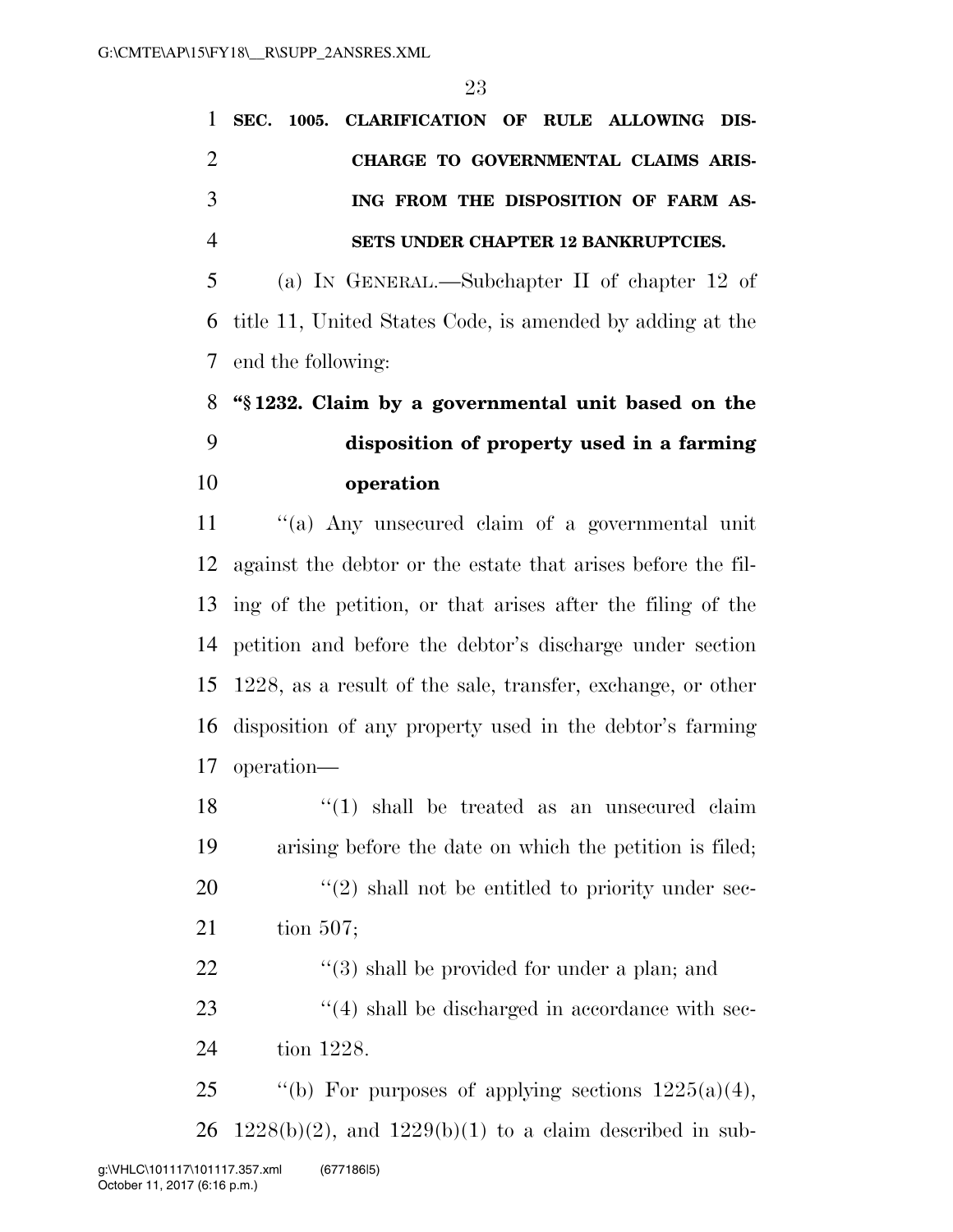section (a) of this section, the amount that would be paid on such claim if the estate of the debtor were liquidated in a case under chapter 7 of this title shall be the amount that would be paid by the estate in a chapter 7 case if the claim were an unsecured claim arising before the date on which the petition was filed and were not entitled to priority under section 507.

8  $\langle \text{C}(\mathbf{c}) \rangle$  For purposes of applying sections 523(a), 9 1228(a)(2), and  $1228(c)(2)$  to a claim described in sub- section (a) of this section, the claim shall not be treated as a claim of a kind specified in subparagraph (A) or (B) 12 of section  $523(a)(1)$ .

13  $\cdot$  "(d)(1) A governmental unit may file a proof of claim for a claim described in subsection (a) that arises after the date on which the petition is filed.

 $\frac{1}{2}$  If a debtor files a tax return after the filing of the petition for a period in which a claim described in sub- section (a) arises, and the claim relates to the tax return, the debtor shall serve notice of the claim on the govern- mental unit charged with the responsibility for the collec- tion of the tax at the address and in the manner des-22 ignated in section  $505(b)(1)$ . Notice under this paragraph shall state that the debtor has filed a petition under this chapter, state the name and location of the court in which the case under this chapter is pending, state the amount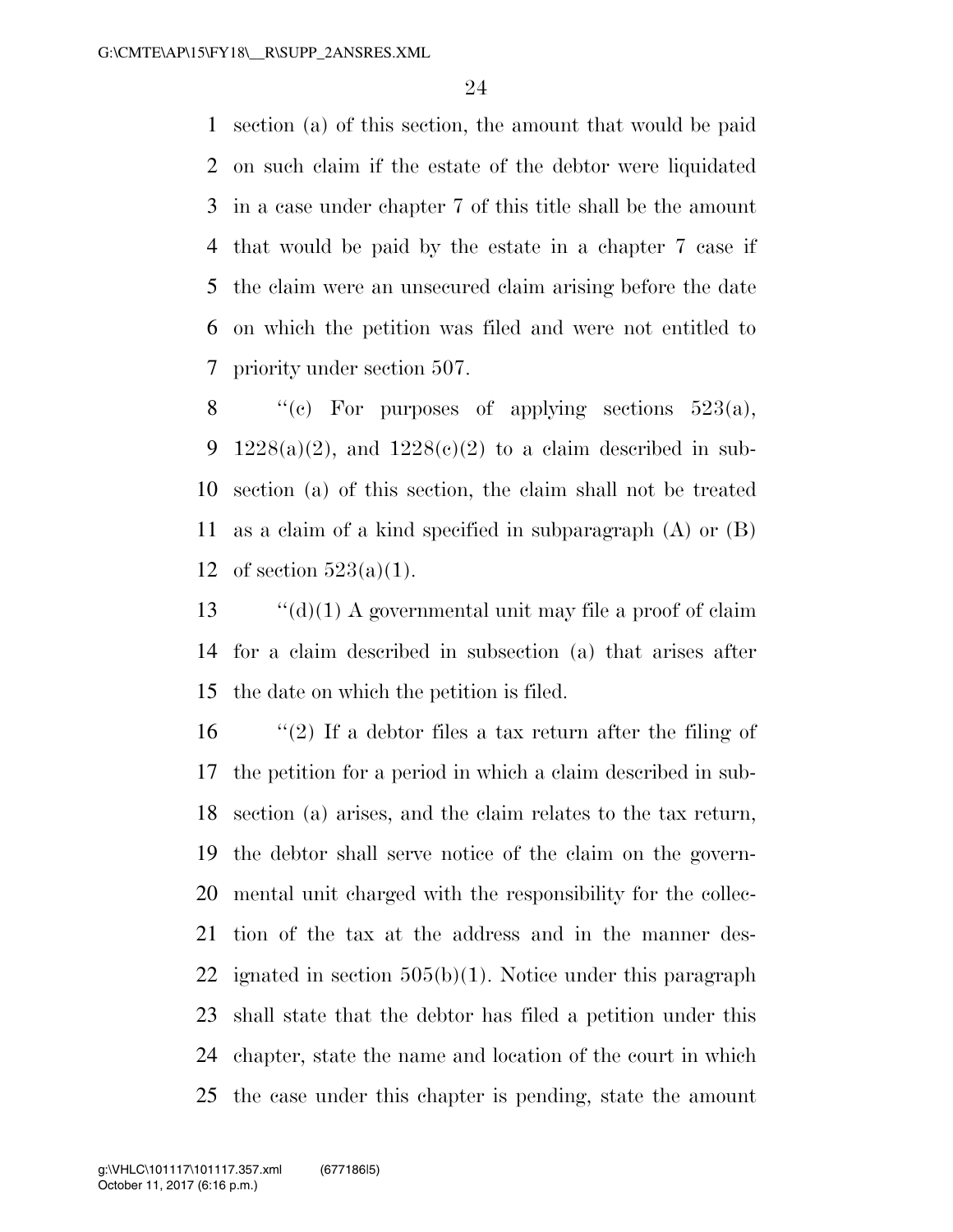of the claim, and include a copy of the filed tax return and documentation supporting the calculation of the claim.

 ''(3) If notice of a claim has been served on the gov- ernmental unit in accordance with paragraph (2), the gov- ernmental unit may file a proof of claim not later than 180 days after the date on which such notice was served. If the governmental unit has not filed a timely proof of the claim, the debtor or trustee may file proof of the claim that is consistent with the notice served under paragraph (2). If a proof of claim is filed by the debtor or trustee under this paragraph, the governmental unit may not amend the proof of claim.

 ''(4) A claim filed under this subsection shall be de- termined and shall be allowed under subsection (a), (b), or (c) of section 502, or disallowed under subsection (d) or (e) of section 502, in the same manner as if the claim had arisen immediately before the date of the filing of the petition.''.

20 (b) TECHNICAL AND CONFORMING AMENDMENTS.— 21 (1) IN GENERAL.—Subchapter II of chapter 12 of title 11, United States Code, is amended—

23 (A) in section  $1222(a)$ —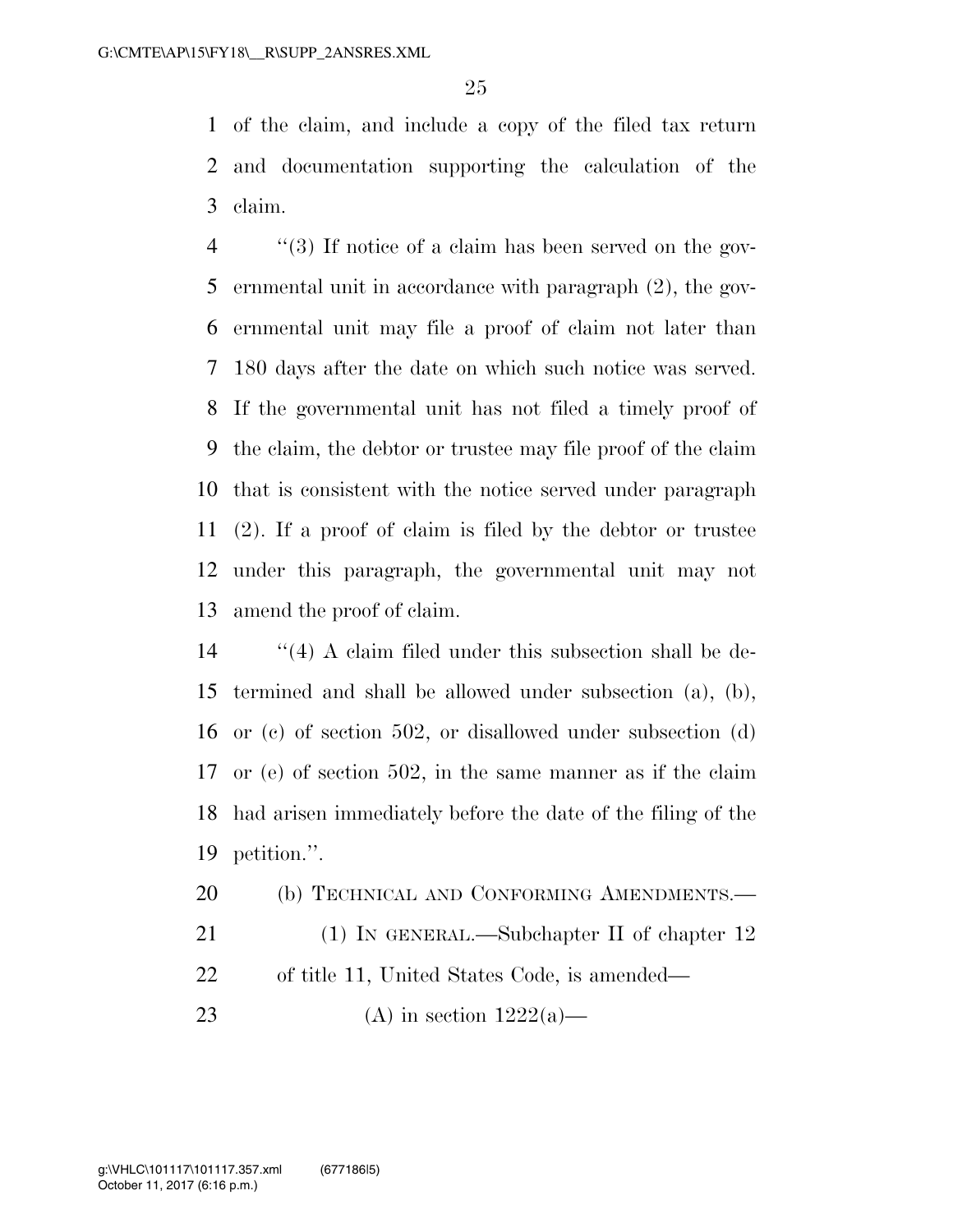| $\mathbf{1}$   | (i) in paragraph $(2)$ , by striking "un-          |
|----------------|----------------------------------------------------|
| $\overline{c}$ | less—" and all that follows through "the           |
| 3              | holder" and inserting "unless the holder";         |
| $\overline{4}$ | $(ii)$ in paragraph $(3)$ , by striking            |
| 5              | "and" at the end;                                  |
| 6              | (iii) in paragraph $(4)$ , by striking the         |
| 7              | period at the end and inserting "; and";           |
| 8              | and                                                |
| 9              | (iv) by adding at the end the fol-                 |
| 10             | lowing:                                            |
| 11             | $(5)$ subject to section 1232, provide for the     |
| 12             | treatment of any claim by a governmental unit of a |
| 13             | kind described in section $1232(a)$ .";            |
| 14             | $(B)$ in section 1228—                             |
| 15             | $(i)$ in subsection $(a)$ —                        |
| 16             | (I) in the matter preceding para-                  |
| 17             | $graph(1)$ —                                       |
| 18             | (aa) by inserting a comma                          |
| 19             | after "all debts provided for by                   |
| 20             | the plan"; and                                     |
| 21             | (bb) by inserting a comma                          |
| 22             | after "allowed under section 503                   |
| 23             | of this title"; and                                |
| 24             | $(II)$ in paragraph $(2)$ , by striking            |
| 25             | "the kind" and all that follows and in-            |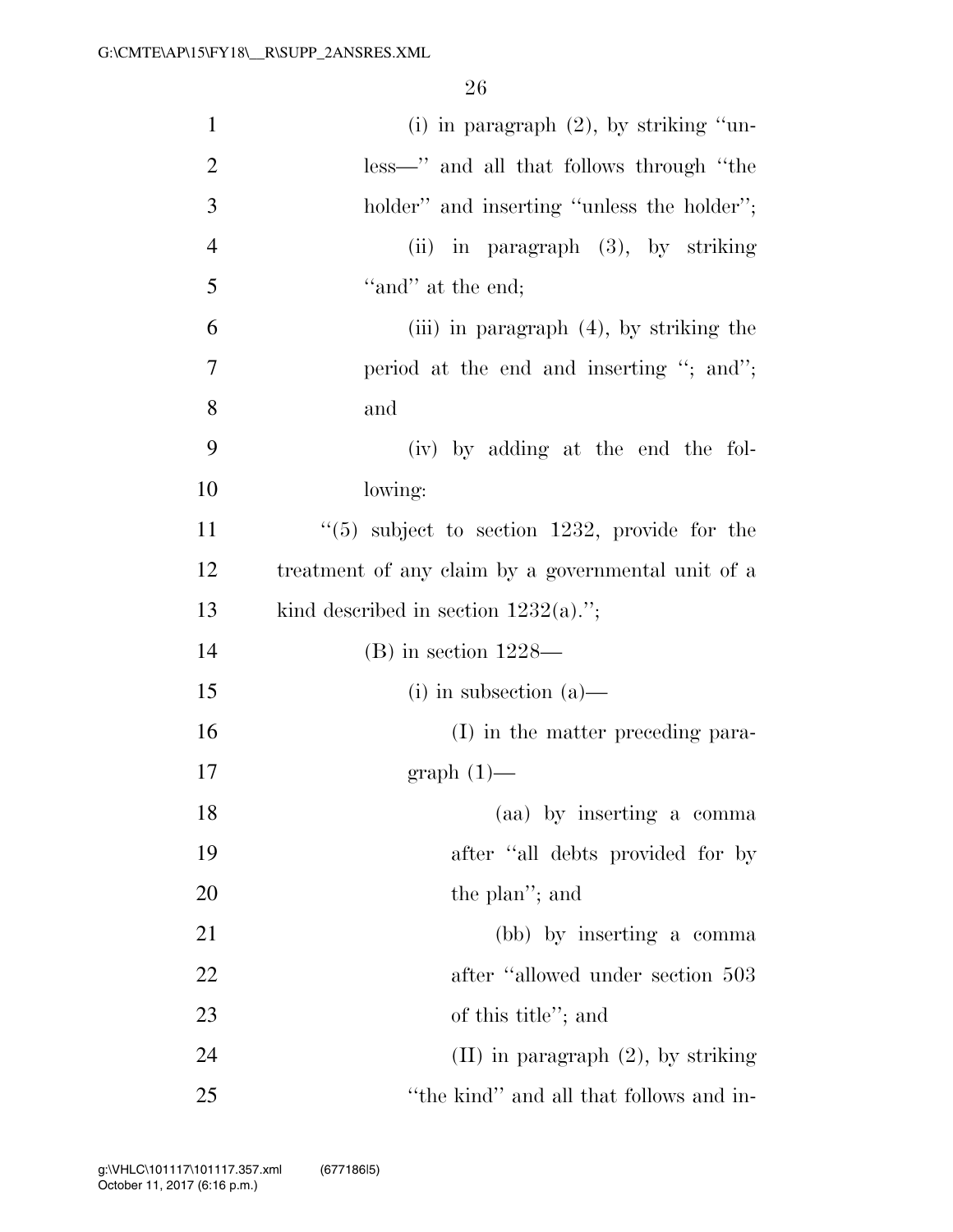| $\mathbf{1}$   | serting "a kind specified in section                                                                       |
|----------------|------------------------------------------------------------------------------------------------------------|
| $\overline{2}$ | $523(a)$ of this title, except as provided                                                                 |
| 3              | in section $1232(e)$ ."; and                                                                               |
| $\overline{4}$ | (ii) in subsection (c)(2), by inserting                                                                    |
| 5              | ", except as provided in section $1232(e)$ "                                                               |
| 6              | before the period at the end; and                                                                          |
| 7              | (C) in section $1229(a)$ —                                                                                 |
| 8              | (i) in paragraph $(2)$ , by striking "or"                                                                  |
| 9              | at the end;                                                                                                |
| 10             | $(ii)$ in paragraph $(3)$ , by striking the                                                                |
| 11             | period at the end and inserting "; or"; and                                                                |
| 12             | (iii) by adding at the end the fol-                                                                        |
| 13             | lowing:                                                                                                    |
| 14             | "(4) provide for the payment of a claim de-                                                                |
| 15             | scribed in section $1232(a)$ that arose after the date                                                     |
| 16             | on which the petition was filed.".                                                                         |
| 17             | (2) TABLE OF SECTIONS.—The table of sections                                                               |
| 18             | for subchapter II of chapter 12 of title 11, United                                                        |
| 19             | States Code, is amended by adding at the end the                                                           |
| 20             | following:                                                                                                 |
|                | "1232. Claim by a governmental unit based on the disposition of property used<br>in a farming operation.". |
| 21             | (c) EFFECTIVE DATE.—The amendments made by                                                                 |
| 22             | this section shall apply to—                                                                               |
| 23             | $(1)$ any bankruptcy case—                                                                                 |